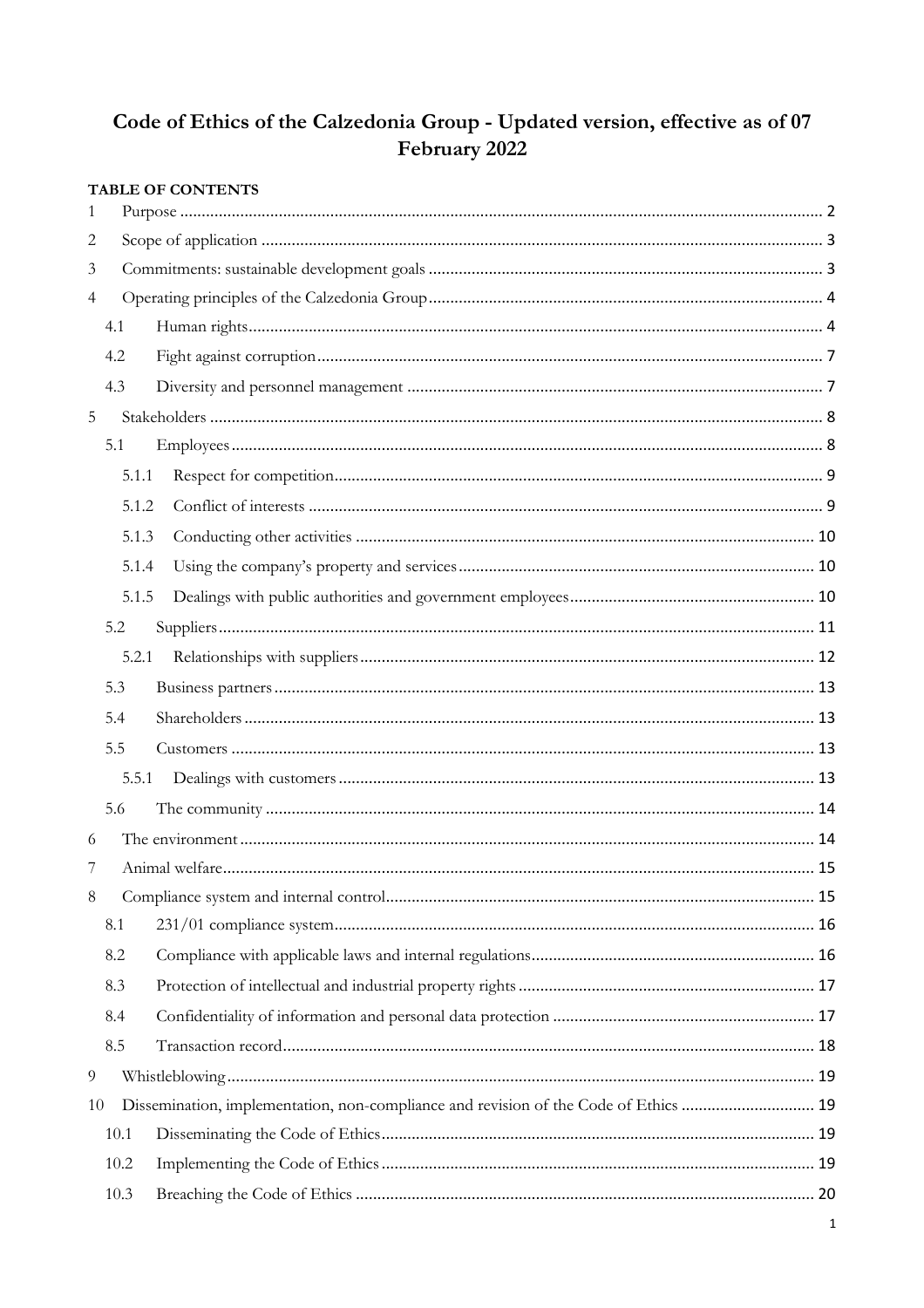|--|--|--|

### **1 Purpose**

The Code of Ethics is a public statement that sets out the general guidelines and rules of conducts for Calzedonia's employees and collaborators and all those who, directly or indirectly, participate in the success and contribution of the economic wellbeing of the communities where the Calzedonia Group operates.

Calzedonia Holding and the companies subject to its management and coordination (hereinafter, the "Calzedonia Group" or "Group") adopt this Code of Ethics in order to define the values to follow with utmost clarity and transparency while giving concreteness and credibility to the contents of the code and to that end organisational instruments and general control principles have been adopted, among which, the formal and substantial legitimacy of the conduct of members of the governing bodies and own employees at any organisational level, accounting transparency and the dissemination of a culture oriented towards the control and management of the activities.

The Calzedonia Group conducts its activities in compliance with the principles of the Code of Ethics, consisting primarily of the Organisational Model and the Internal Control System of the Group, in the conviction that ethics in work and business are a prerequisite for the creation of value for a successful sound business which is an expression of its territory from which it receives and re-distributes resources.

In this regard, the Group works and promotes high levels of work standards, including environmental protection and standards to fight against corruption by implementing social interventions and initiatives, promoting reconciliation policies among work and family while ensuring the protection of workers' selfrespect and psychophysical integrity and the properly dealing with diversity of the less represented genders. Likewise, the Group fosters policies to promote and protect cultural and linguistic diversity, as well as the ethnic and religious diversity of workers within the scope of promoting integration and inclusion.

The Code of Ethics of the Group constitutes an integral and fundamental part of the Organisational Models envisaged in Legislative Decree 231/01 on criminal liability of entities for the companies of the Group with branches located in Italy which have adopted said Organisational Models to prevent offences and implement ethical and business guidelines for all the other companies of the Group with branches in foreign countries to ensure and assume responsibility towards consumers and the market with guidelines and principles to follow in managing the business, as well as rules of conduct binding on members of the Company, executives, employees/collaborators and on all those who act on behalf of the Company for any reason.

The Group conforms its business management and coordination guidelines to the principles of the Code of Ethics within the scope of implementing a proper business management for the Company to ensure transparency and efficiency in corporate processes through a proper exchange of information in respect of laws and regulations, the reliability and publication of documents and operations, even through their traceability, in such a manner as to ensure they are always consistent with the policies of the Group and the Code of Ethics.

The purpose of the Code of Ethics is to define principles laid down by the Calzedonia Group in dealings with all stakeholders: employees, customers, shareholders, manufacturers, suppliers, business partners, consultants, non-governmental organisations and local communities and the company in general thereby promoting the inclusion of sustainable practices within its entire business model.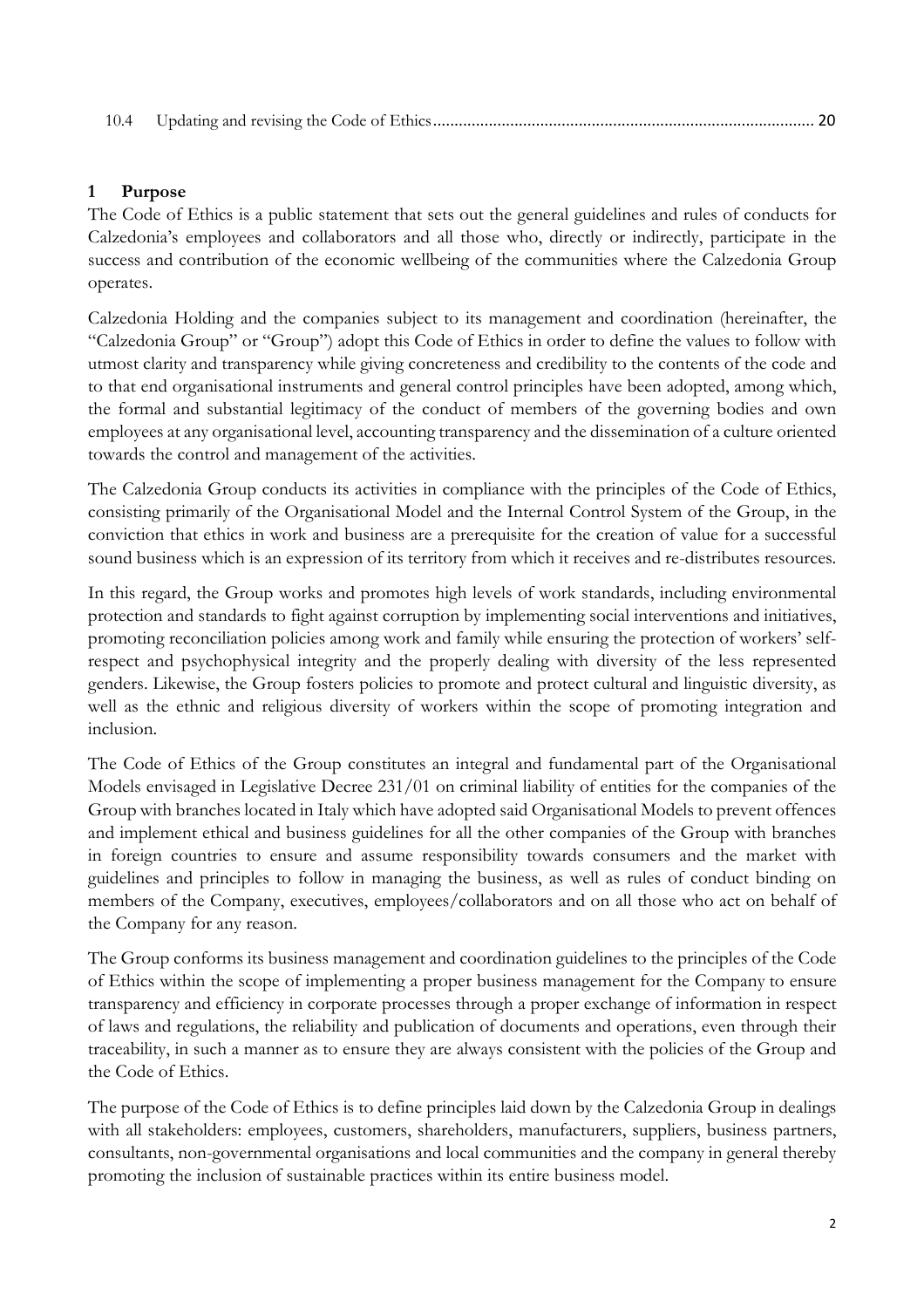The Code of Ethics of the Group is inspired by best practices and major standards, guidelines and regulations in force nationwide and internationally on corporate social responsibility, corporate governance, human rights and the environment, like the International Charter of Human Rights of the United Nations, the European Union Charter of Rights, the Fundamental Conventions and the Declaration on Fundamental Principles and Rights at Work of the International Labour Organisation (ILO), the Ten Principles of the Global Compact of the United Nations and the Guidelines for Multinational Enterprises of the Organisation for Economic Co-operation and Development (OECD).

# **2 Scope of application**

Those working on behalf of Calzedonia are called to abide by the laws and regulations of the countries in which they conduct their activities and hence comply with the rules of the international community. Given the Group's global strategic vision, the Company feels the need to go beyond by requiring the recipients of the Code of Ethics to comply with ethical standards and behavioural principles that are mentioned hereafter which may be even more restrictive than mandatory legislation of the country of reference.

This Code of Ethics is therefore applied worldwide and is binding on all the companies pertaining to the Calzedonia Group and all members of staff, regardless of their job, position or role. To that end, the Calzedonia Group includes any company where Calzedonia Holding S.p.A. holds at least 50% of share capital or voting rights, directly or indirectly.

The full or partial application of this Code of Ethics can be extended to any natural or legal person associated with the Calzedonia Group in case in which it is considered appropriate in order to pursue the Group's purpose and as long as it is feasible based on the nature of the relationship. This shall be personally notified to all executives, directors and any other person who represents the Calzedonia Group, where required depending on the type of relationship with the company and said persons shall undertake to abide by the Code of Ethics through a written agreement. Likewise, the obligation to apply the Code of Ethics shall be expressly required in job contracts of employees who will receive a copy when they are hired.

Exemption to said obligation in specific cases duly highlighted, can be authorised by the Board of Directors of Calzedonia Holding S.p.A.

The Code of Ethics is addressed to the various recipients according to the most appropriate methods and according to the procedures outlined hereafter.

### **3 Commitments: sustainable development goals**

In order to comply with the Agenda for Sustainable Development of the United Nations, the Calzedonia Group intends to pursue its Sustainable Development Goals. Moreover, the Group acknowledges that the respect for human rights within the scope of the UN Guiding Principles on Business and Human Rights is a key factor for sustainable development. Sustainability is interpreted as being able to offer a range of products whose entire production line can strictly comply with human and social rights and with the strictest standards on the environment, health and safety, all based on transparency and constant dialogue with the stakeholders of the Calzedonia Group.

In this context, the Calzedonia Group undertakes to assume an active role in promoting human rights while working pro-actively to ensure they are respected. Said commitment requires the prevention or if appropriate, the reduction of negative consequences in own activities with respect to human rights. Likewise, the Calzedonia Group will make its best efforts to prevent or reduce negative consequences on human rights directly associated in business dealings with third parties.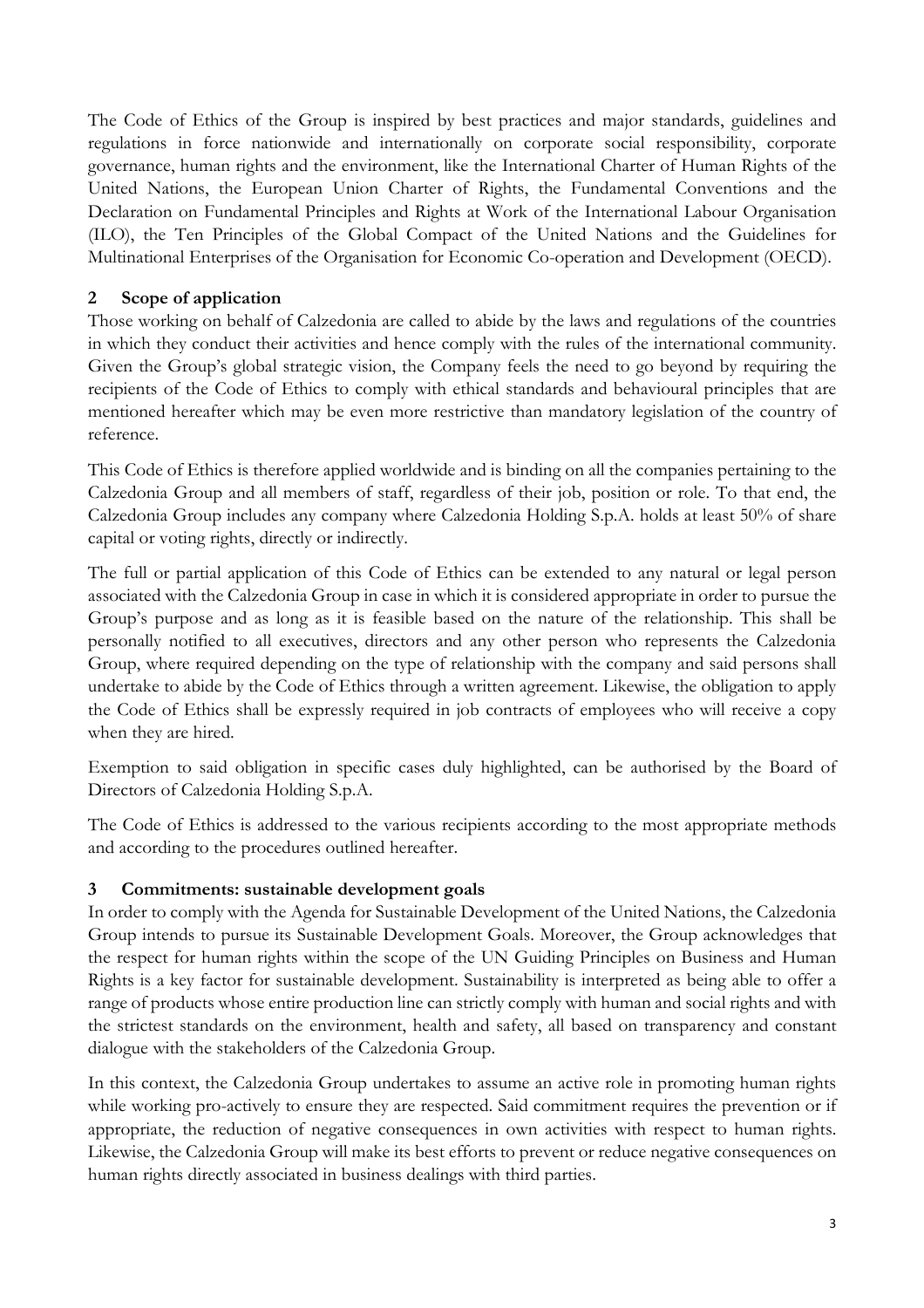Said commitment which is reflected in the corporate culture firmly rooted on the sustainability of its business model, covers all transactions and the entire chain of values of the Group.

# **4 Operating principles of the Calzedonia Group**

#### **4.1 Human rights**

The Calzedonia Group implements its commitment to respect and promote human rights, as set out by the UN Guiding Principles on Business and Human Rights while promoting said rights in the communities where it operates.

This Code of Ethics is inspired by the following international declarations:

• The UN Charter of Human Rights which includes:

- a) The Universal Declaration of Human Rights
- b) The International Covenant on Civil and Political Rights
- c) The International Covenant on Economic, Social and Cultural Rights

• The Fundamental Conventions of the International Labour Organisation (hereinafter, "ILO"), the ILO Declaration on Fundamental Principles and Rights at Work and the Decent Work Agenda.

• The Ten Principles of the United Nations Global Compact

• The United Nations Guiding Principles on Business and Human Rights

• The Guidelines for Multinational Enterprises of the Organisation for Economic Co-operation and Development (OECD)

Moreover, the Calzedonia Group strengthens its responsibility towards sustainability and the protection of human rights by contributing to the 17 Sustainable Development Goals of the United Nations within the scope of the 2030 Agenda for Sustainable Development. Based on a revision of its business model and expectations of stakeholders, the Calzedonia Group has identified the human rights, work and nonwork related, directly associated with its value chain. Notwithstanding the above, the Calzedonia Group re-affirms its commitment to respect and promote all human rights recognised internationally, in particular:

• **Respect for the rights of minorities and communities:** The Calzedonia Group undertakes to comply with the rights of the local communities in the areas where it runs its business and comply with laws, the culture and local customs while undertaking to keep an open dialogue with its stakeholders and pay particular attention to the most vulnerable groups.

• **Right to privacy:** The Calzedonia Group complies with the privacy rights of all persons with whom it engages in business and will ensure the proper use of any personal data gathered in all the countries in which it operates.

• **Right to health:** The Calzedonia Group undertakes to take the necessary measures to ensure that its products do not pose a threat to the health and safety of customers.

• **Right to freedom of opinion, information and expression:** The Calzedonia Group undertakes to comply with and promote within its scope of application, the right to freedom of opinion, information and expression thereby respecting the diversity in opinion while promoting a two-way communication with its stakeholders.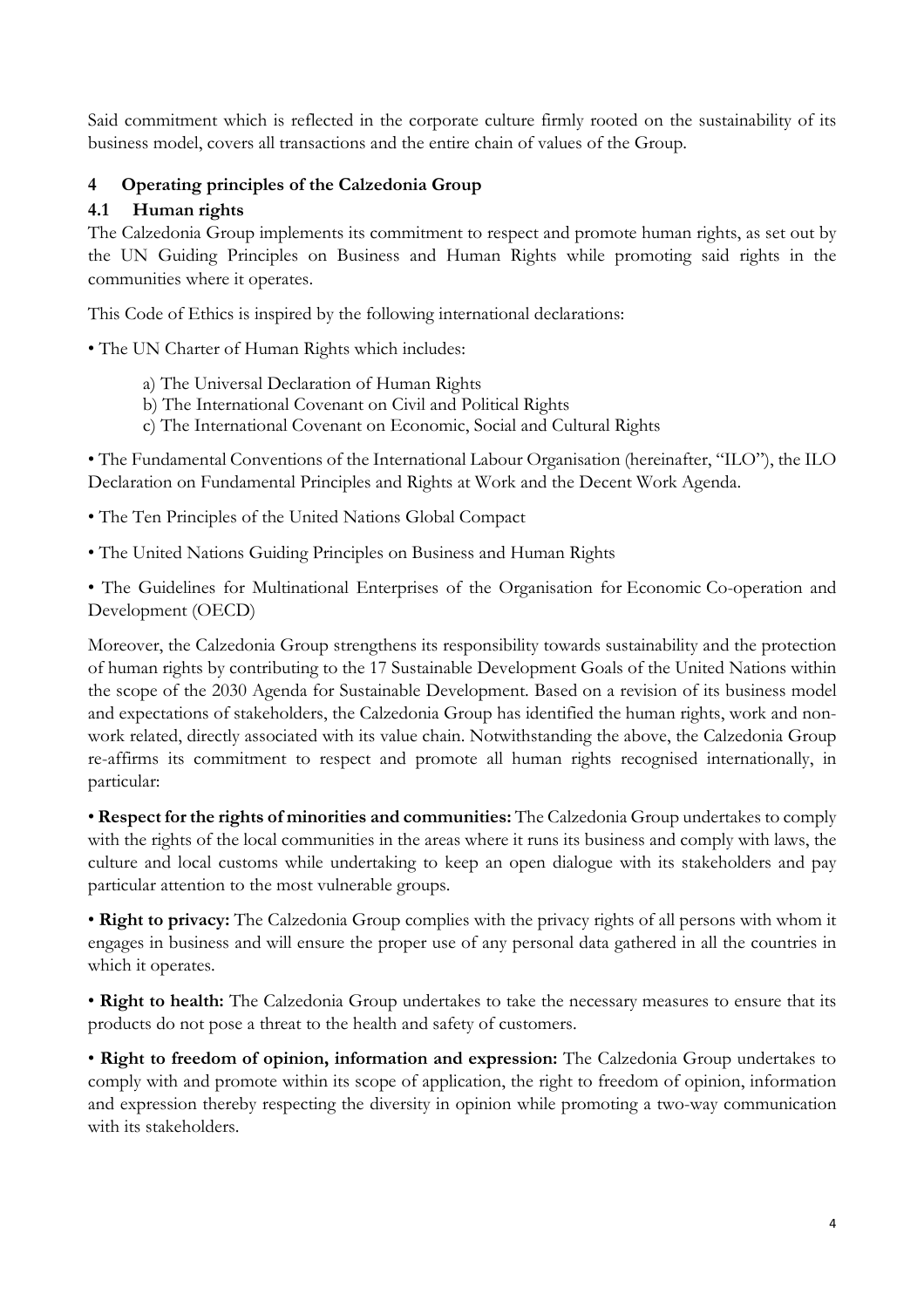• **Right to security of the person:** The Calzedonia Group undertakes to ensure the security of all persons who the Group deals with in all of its areas. Private security companies to which the Group is associated act in compliance with applicable laws and regulations and respect human rights.

**• Helping fight against corruption:** The Calzedonia Group is committed to helping fight against all types of corruption, direct or indirect, including extortion and bribery, in compliance with Principle 10 of the Global Compact of the United Nations. The Calzedonia Group relies on a prevention model against criminal threats and a compliance model to prevent illegitimate or unlawful conduct associated with any form of corruption.

• **Right to water and the environment:** The Calzedonia Group undertakes to incorporate environmental variables, namely those associated with consequences in climate changes and in water management, during the planning and implementation of its activities and those of its business partners thereby promoting responsible environmental behaviour among its staff, its suppliers and the company in general.

The Group relies on a solid and efficient global environmental management standard. The Calzedonia Group will abide by environmental laws and regulations that apply to its activities, in addition to any other future obligation and will make special efforts to prevent pollution while reducing as much as possible the potential environmental impact generated by its chain of distribution, both in terms of human and natural resources. Likewise, the Group will contribute to protect the environment by implementing measures for constant improvement and reduction of greenhouse gas emissions, direct or indirect, as well as reduce consumption of resources, monitoring spills of chemicals, minimizing the use of components that are potentially hazardous for the environment or for people and in general oversee the entire environmental management system of the Group.

To that end, the Calzedonia Group is aware of the importance of the First Universal Legally Binding Global Climate Agreement., ratified by 195 countries on December 2015 during the Climate Change Conference in Paris (COP21).

• **Against forced or compulsory labour:** The Calzedonia Group rejects any form of forced or compulsory labour. This applies to own employees and those of the Group's distribution chain in its entirely, as well as any natural or legal person associated with the Calzedonia Group. The Calzedonia Group abides by the United Nations Global Compact principles according to which companies are bound to support the elimination of any form of forced or compulsory labour or any work under coercion.

• **Against child labour:** The Calzedonia Group respects rights of children and rejects child labour complying with the minimum age required for employment, as set out by the national laws of every country.

**• Against discrimination and promoting diversity:** The Calzedonia Group rejects any form of discrimination while respecting the diversity of its employees and offering equal job opportunities and a chance for professional advancement. Employees of the Group will not be exposed to discrimination based on race, origin, ethnic group, disability, disease, religion, marital status, sexual orientation, political opinion, age, nationality, gender or for any other reason. Moreover, manufacturers and suppliers will refrain from engaging in any discriminatory practices in relation to recruitment, salaries, training opportunities, advancement, termination of job contracts or retirement.

• **Respect for freedom of association and collective bargaining:** The Calzedonia Group recognises the right of employees to set up, participate or join trade unions or organisations aimed at protecting and promoting their interests, regardless of the environment in which they work. Moreover, the Group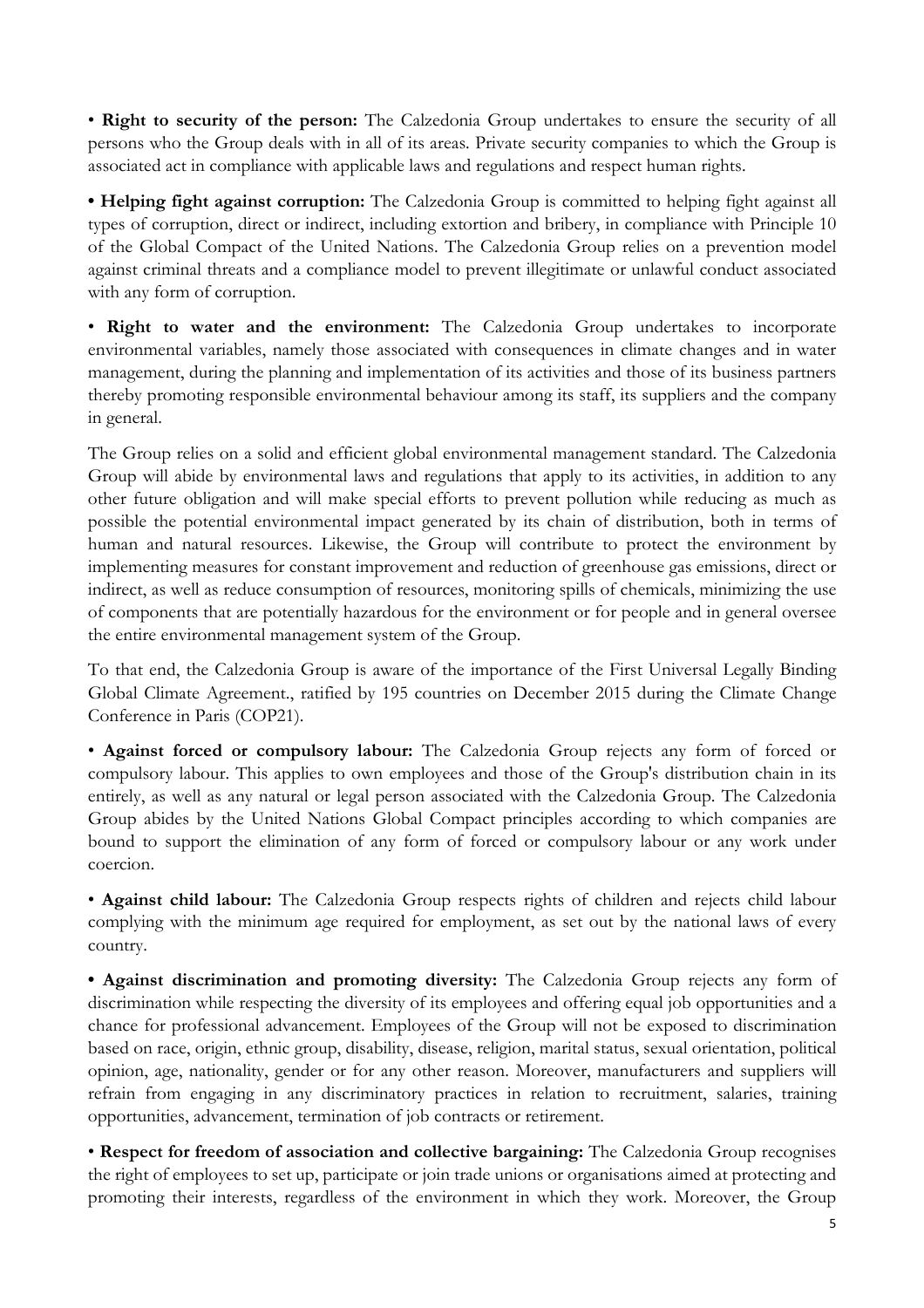ensures its workers compliance to collective bargaining, freedom of opinion and the protection of workers' representatives. The manufacturers and suppliers of the Calzedonia Group ensure its employees, without distinction, freedom of association and collective bargaining, as well as the right to join a trade union. There will be no retaliation if said rights are exercised and no compensation or payment of any sort will be offered to employees to prevent the exercise of said rights. Likewise, said manufacturers and suppliers must adopt a proactive attitude and support trade union activities when operating within the Calzedonia Group.

• **Protection of workers' health and safety:** All employees of the Calzedonia Group work in a healthy and safe working environment. The Calzedonia Group guarantees a healthy and safe working environment for all its employees thanks to the compliance of procedures and standards on occupational, health and safety risks in the workplace thereby meeting all obligations set out by the national laws and regulations of the countries in which the Group operates. The manufacturers and suppliers of the Calzedonia Group will also offer a healthy and safe working environment to all their employees thereby guaranteeing minimum light, ventilation, hygiene conditions as well as comply with fire prevention standards, safety and ensure access to drinking water. If required, facilities will be provided to preserve food, including accommodation and if provided, they will be clean and safe. Said manufacturers and suppliers will take the necessary precautions to prevent accidents and damages to the health of workers while minimising work-related risks as much as possible. Manufacturers and suppliers will regularly offer training courses to their employees on workplace health and safety. The Calzedonia Group will duly keep track of training courses offered. Likewise, a workplace health and safety representative will be appointed within the management team and will have the appropriate decisional powers.

• **Just, fair and favourable working conditions:** The Calzedonia Group treats all of its employees with respect and in a just and fair manner, paying their wages in compliance with applicable laws, observing laws on minimum wage, overtime work and benefits. Manufacturers and suppliers will not make any withholdings or deductions on wages for disciplinary reasons or for any other reasons without the express authorisation of workers, except for those required by applicable regulations. Likewise, they will provide all workers the following: written, understandable information regarding their wage conditions at the time of hire and detailed information on their salaries, every time they are paid. Moreover, manufacturers and suppliers will ensure that salaries are paid on time, as well as any other payment or benefit in full compliance with applicable laws and in particular, guarantee that payments are made in the best suited manner for workers.

The Calzedonia Group guarantees its employees a working environment free of any form of harassment, intimidation or violence. Therefore, any form of harassment or abuse towards employees is strictly prohibited, including sexual, psychological or verbal harassment, as well as any other conduct that may create an intimidating, offensive or hostile working environment. Personnel must be hired in compliance with standard employment contracts pursuant to provisions of the applicable National Collective Labour Agreement and in full compliance with regulations on work hours, breaks and holidays. Any employment that does not conform to applicable regulations shall not be permitted in any way whatsoever.

In accordance with the ILO Convention no. 190, the Calzedonia Group is aware that any sort of harassment or violation in the workplace constitutes a serious violation of human rights and therefore a threat to equal opportunities. The Calzedonia Group does not allow any sort of harassment or undesired conduct whose purpose is to violate the dignity of people where said harassment or conduct is engaged inside or outside the workplace.

Manufacturers and suppliers of the Calzedonia Group will be bound to abide by the provisions of this Code of Ethics in order to guarantee all employees just, fair and favourable working conditions.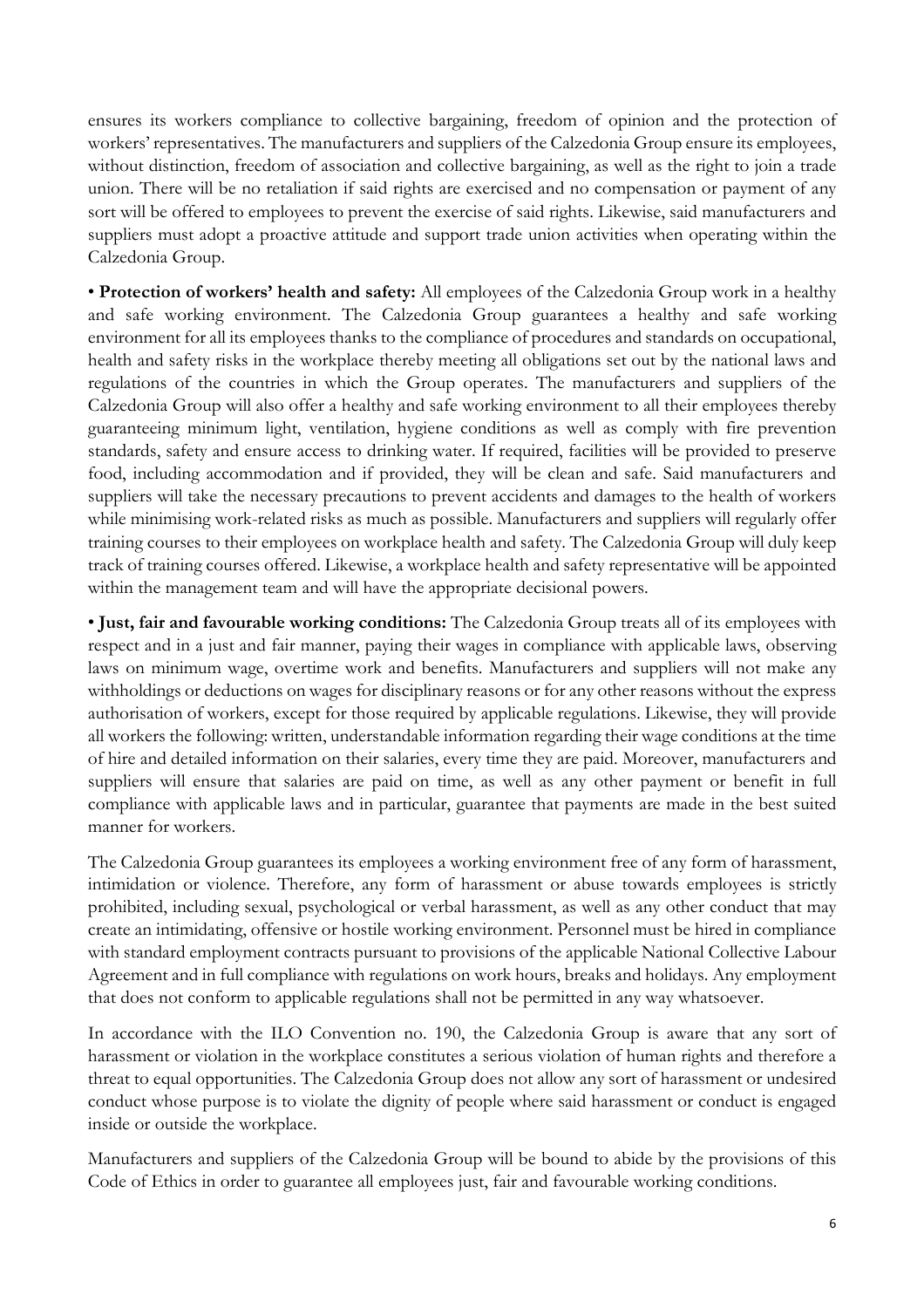# **4.2 Fight against corruption**

The Calzedonia Group is strongly committed to fight against any form of corruption in all countries in which it operates and to that end, is committed to preventing and will fight against any form of corruption in the broadest sense, public or private, and in particular:

- active corruption where a person gives or promise another any benefit (money, gifts or other) with the purpose of persuading that person not to fulfil his/her own duties;
- passive corruption where a person requests or receives from another any benefit with the purpose of not fulfilling his/her own duties.

In this respect, Calzedonia condemns any sort of conduct or behaviour contrary to laws and regulations or in any case, conduct that breaches internal rules or principles of sound and transparent business management, principles of which the companies of the Group are inspired by according to the methods set out by this Code of Ethics in dealings with the various stakeholders (public authorities and in particular civil servants, but also manufacturers and suppliers, business partners, non-governmental organisations and local communities).

Calzedonia ensures the prevention of potential corruptive offences relying on all instruments and available resources by training staff, through constant monitoring of activities at risk and through the application of sanctions for said violations.

The Group strictly prosecutes behaviour that does not conform to ethical and legal principles and implements policies to interact and involve staff members and third parties (suppliers and collaborators) with the conviction that all stakeholders can help prevent and mitigate own risks in the company activities in terms of sustainability in the mid-long term.

### **4.3 Diversity and personnel management**

From a perspective of harmony and equality in a healthy, stimulating and productive working environment, policies aimed at removing and overcoming gender obstacles within the organisation have been reinforced within the Calzedonia Group and inclusion policies of any "diversity" have been promoted with special emphasis and care in developing growth opportunities for diverse people.

Calzedonia undertakes to prevent and fight against any form of discrimination based on gender, age, race, ethnic group or nationality, political opinion, religion or sexual orientation, language, health conditions or disability, pregnancy, maternity or paternity, including adoptions, trade union affiliations and any other form of diversity. The Company adopts policies to favour social aspects and those regarding the management of its staff, namely actions and measures aimed at guaranteeing equal opportunities and prevent discrimination, the implementation of conventions of international and supranational organisations, as well as dialogue with social partners.

Calzedonia relies on a performance assessment system compatible with an individual's enhancement and development to have a merit-based system without any prejudice.

Special emphasis is given to policies on social inclusion, integration of expatriate staff, workplace health and safety policies, as well as on work-life balance and on the turnover of staff based on their chronological age, salary, professional level and work organisation, in compliance with all rights on maternity, paternity and the promotion in general of policies to support families.

A major consideration regarding the Group is based on the fact that women are still severely underrepresented in decisional roles for many reasons, despite the fact that many international companies have adopted and implemented policies on gender and diversity.

This is why Calzedonia intends to act and implement policies to eliminate inequality, guaranteeing equal opportunities and remuneration between genders with the same roles and seniority levels and by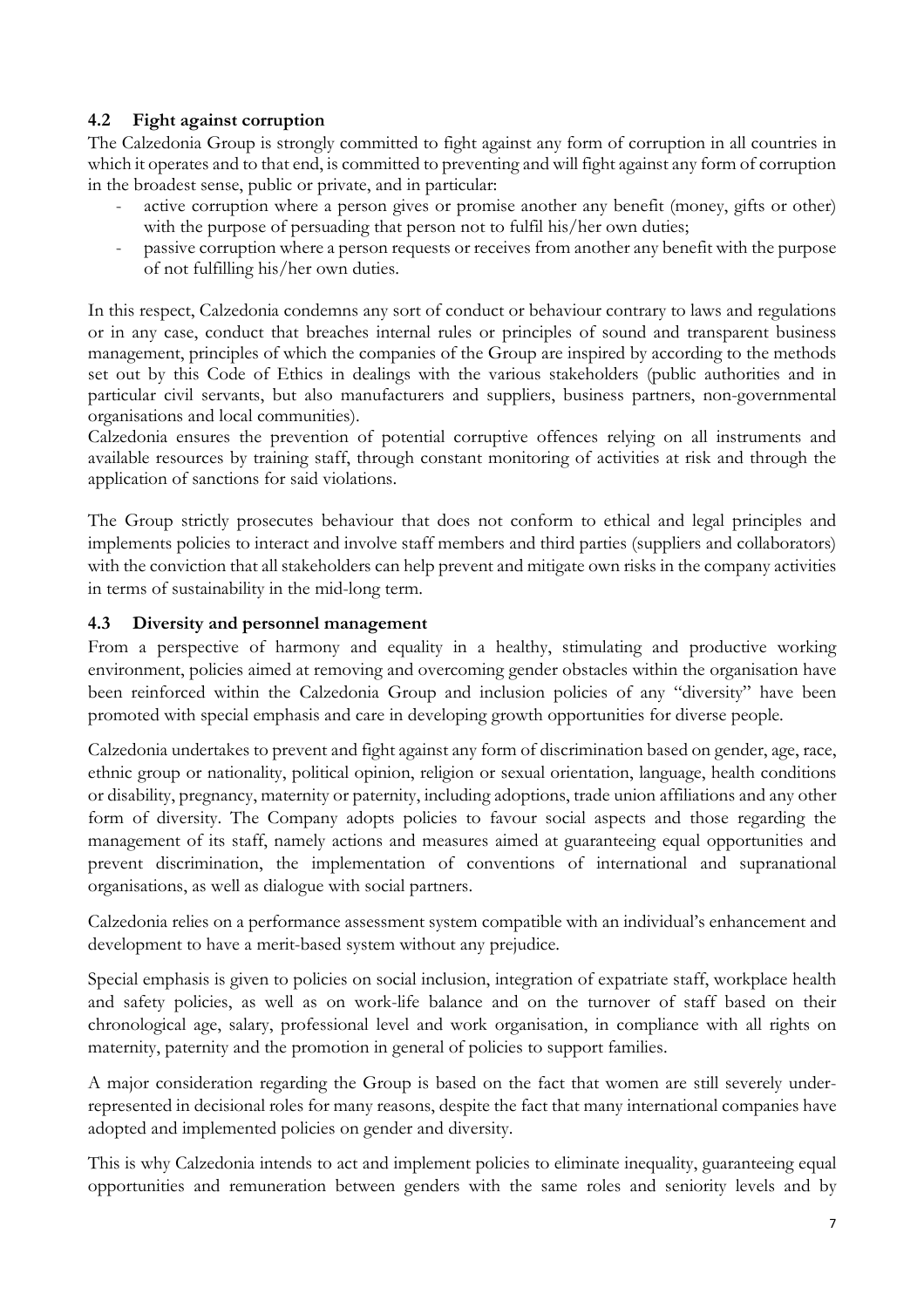confirming its commitment to gender equality in all positions and at all hierarchical levels of the Group. This is done due to complex reasons of equality, the economic wellbeing of children and families, as well as due to the society in general and the increasing number of women in the labour market, including equal pay, as it is crucial for the economic growth of the country and has a quite significant trait in Calzedonia where there is a strong presence of women, considerably by role, qualification and lastly their number within the organisation.

Generally, the guidelines followed by the Group to overcome gender diversity and contribute to the consolidation of a gender culture with respect to differences, aiming for economic equality of women and men (e.g. facilitate balance in household responsibilities with corporate welfare policies, such as childcare services, maternity leave and flexible job conditions, etc), equal salaries for jobs of equal value (e.g. reduce disparity in economic sectors and in occupations, equality in the decisional process (improve the balance between men and women who fill a major position in the company; ensure balance in gender representation among executives and directors; promoting equality in the decisional process implies a better balance between men and women in top management positions and in the pool of best talents), dignity, integrity and fight against gender violence and equality among women and man in external actions (e.g. strengthen gender integration by including considerations on gender equality in impact assessments and analysis, in line with general principles of sustainability; define and implement corporate policies that, starting from top management, can involve everyone at all levels of the organisation with respect to the principle of equal dignity and treatment in the workplace; inform personnel of the commitment assumed in favour of a corporate culture of equal opportunities in the most proper manner by providing information on projects undertaken thereof and the practical results achieved; promote external visibility of the corporate commitment by witnessing the adopted policies and obtained progresses within the scope of a responsible community of solidarity).

### **5 Stakeholders**

### **5.1 Employees**

The Calzedonia Group undertakes to comply with workers' human rights of all its employees and in particular those rights defined as fundamental by the ILO Conventions. In turn, the Calzedonia Group expects for all employees of the Group to fully comply with human rights and encourages the promotion of said rights. The commitments of the Calzedonia Group assumed towards its employees are discussed in this Code of Ethics and are acknowledged in internal rules and procedures.

Employees of the Calzedonia Group must behave in full compliance with the provisions of this Code of Ethics, both in letter and in spirit, defined as an ethnic commitment with basic standards and principles for the proper development of relations between the Calzedonia Group and its main stakeholders wherever the Group carries out its activities.

The Code of Ethics is based on the following principles:

- $\checkmark$  All the operations of the Calzedonia Group will be carried out according to an ethical and responsible perspective.
- $\checkmark$  Compliance of laws and regulations of every country.
- $\checkmark$  The conduct of employees of the Calzedonia Group will comply with the provisions of this Code of Ethics, both in letter and in spirit.
- $\checkmark$  All natural and legal persons who engage in any professional, economic, social or industrial dealing with the Calzedonia Group, directly or indirectly, will be treated equally and with respect.
- $\checkmark$  All the activities of the Calzedonia Group will be carried out with utmost respect for the environment while promoting the preservation of biodiversity and sustainable management of natural resources.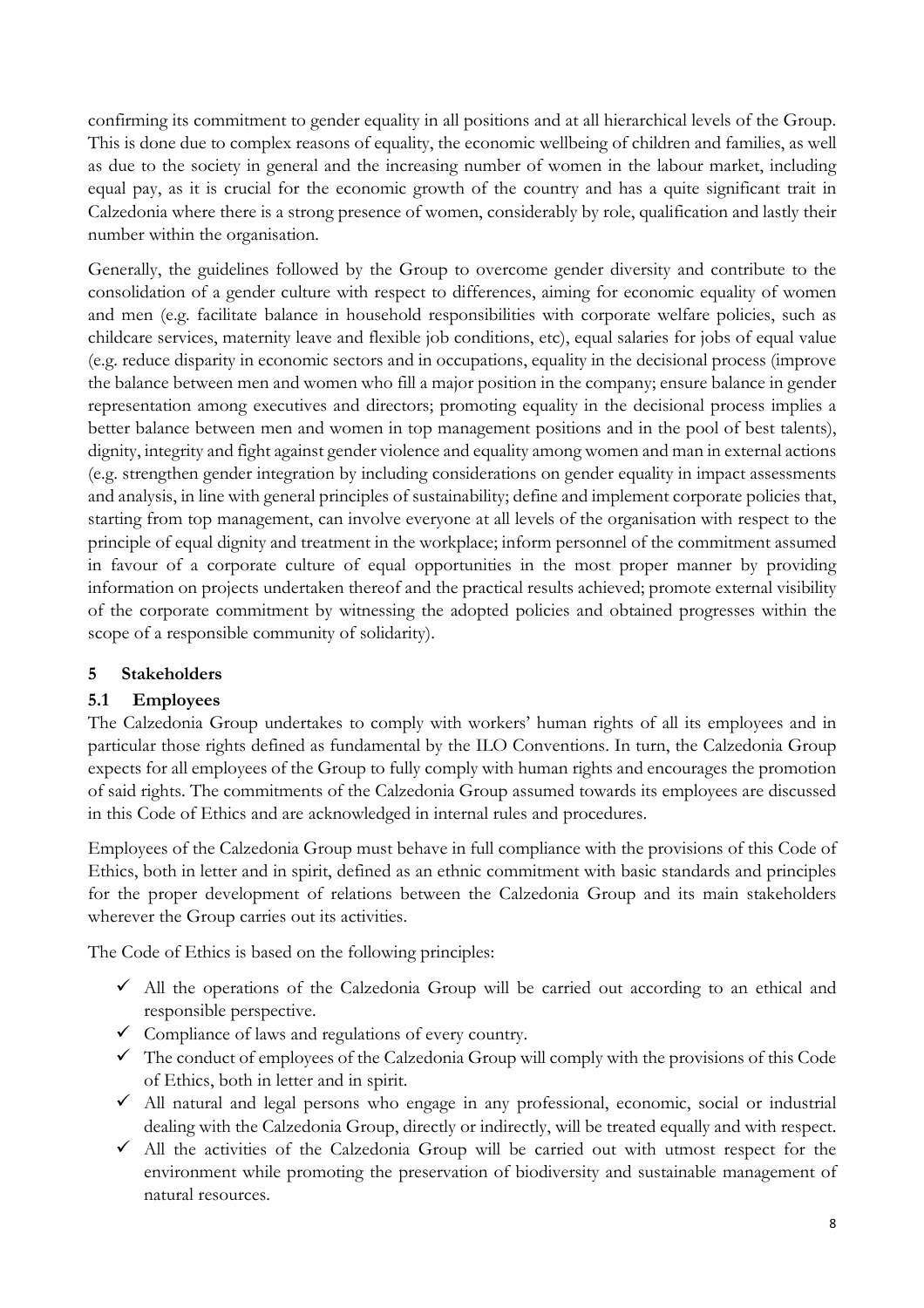The Calzedonia Group considers people as a key business factor and supports and promotes the respect of human rights and workers while undertaking to implement standards and best practices in force in working conditions and workplace health and safety.

Staff members will contribute to fully complying with applicable work standards and prevent, identify and remove any irregularity thereof. All employees will be bound to interact with other employees in compliance with principles of respect, dignity and fairness thereby considering the different cultural background of every individual without allowing for any form of violence, harassment or abuse in the workplace or any form of discrimination whatsoever. All employees will be responsible for fully complying with all workplace health and safety regulations to guarantee their own safety and that of those influenced by their activities. It is expressly forbidden to use any substance that may negatively affect the proper fulfilment of the professional obligations.

# 5.1.1 Respect for competition

The Calzedonia Group is a loyal competitor within the market and does not accept any deceptive, dishonest or malicious conduct. Any gathering of information or market research will be conducted by employees of the Calzedonia Group without violating any personal data protection regulations. Employees will not accept any information on any competitor that is acquired improperly or in breach of the confidentiality obligation that the legitimate owners of said information have. In particular, special attention must be taken in order to prevent the infringement of any company trade secret in case in which professionals from other competitor companies operating in the sector become part of the Calzedonia Group.

Likewise, employees will refrain from disclosing any malicious or false information regarding the competitors of the Group. Except for sales activities in stores, with respect to dealings with third parties, employees of the Calzedonia Group will, as general rule, avoid any cash payment or payment in other currency other than the one agreed, unless they are transactions of minor value. In any case, payments shall conform to the policies defined by the Financial Management Department of the Calzedonia Holding S.p.A. Group. Likewise, employees shall have special control on any unplanned payment made to third parties or made by third parties not mentioned before in the respective agreements; on payments made to any current account other than the usual account used for transactions with certain organisations or persons; on payments made to or by any person, company or organisation or on any account opened in any place of the world that is considered a tax heaven or on payments made to organisations whose shareholder, owner or final beneficiary is not identified. Employees shall require the observance of all applicable laws on processes for new registrations or declarations of origin of goods thereby ensuring that the standards and procedures set out by the Group are observed.

# 5.1.2 Conflict of interests

Employees of the Calzedonia Group will avoid any situation that may cause any conflict between their personal interests and those of the Group. Moreover, they will refrain from representing the Group and from participating or expressing their own opinion during any decisional activities if they themselves or through any related party have any personal interests, directly or indirectly. They may not rely on their own position within the Group to gain an economic or personal benefit of any sort or to take advantage of any business opportunities for themselves.

Employees of the Calzedonia Group may not conduct activities as consultants, executives, directors, employees or advisors of any competitor company of the Calzedonia Group, unless said services are carried out upon request of the Calzedonia Group.

The Calzedonia Group respects the private life of its employees and consequently the privacy of their decisions. Within the framework of said policy of respect, employees are urged to inform the Board of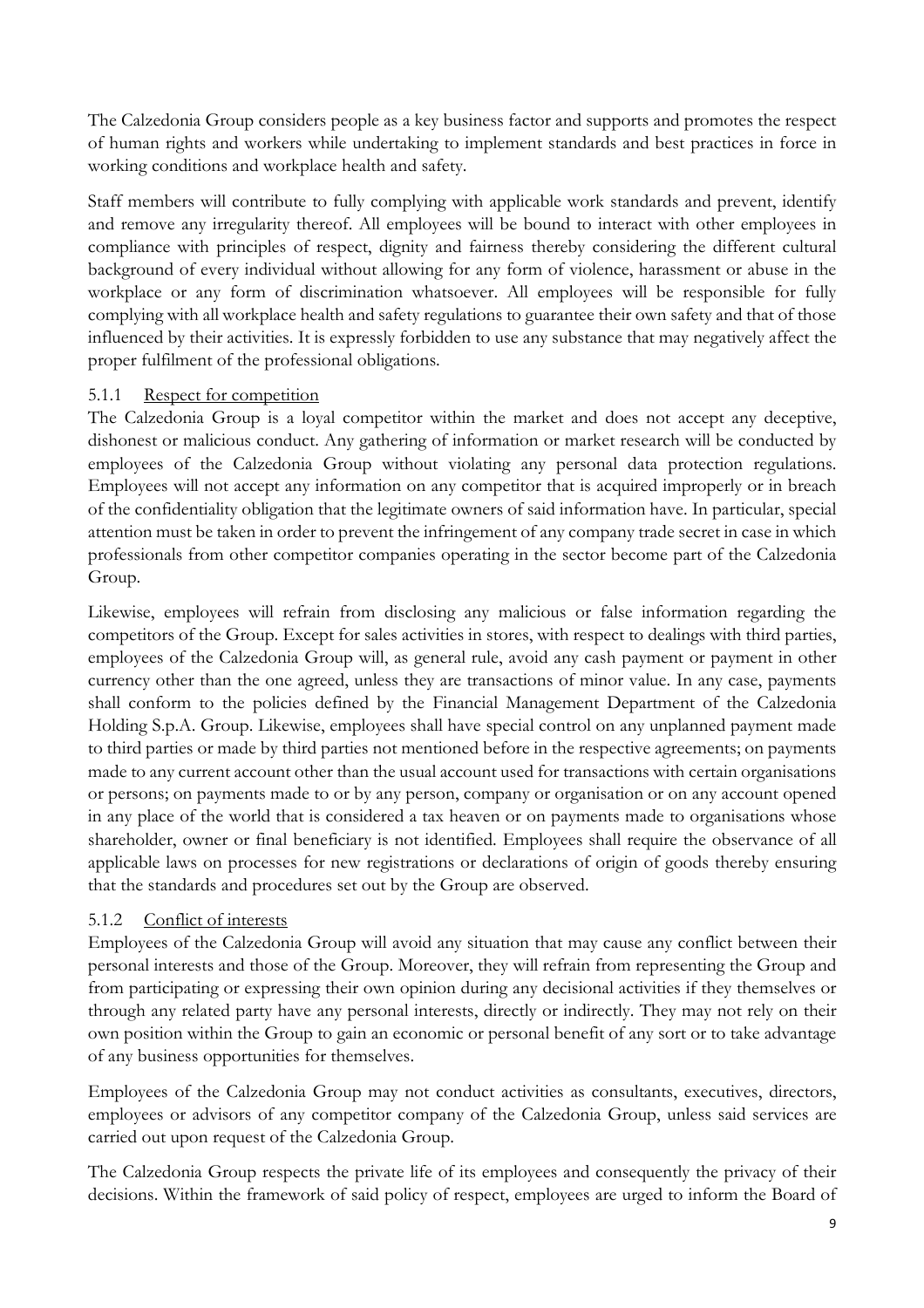Directors of Calzedonia Holding Spa of any conflict of interest, whether personal or regarding own relatives that may pose a risk to the due objectivity or professionalism in fulfilling own duties within the Calzedonia Group so that the respective measures for the mutual benefit of the Group and involved persons can be taken accordingly.

# 5.1.3 Conducting other activities

Employees of the Calzedonia Group may conduct any other work or professional activities in addition to those carried out for the Calzedonia Group, solely in case in which said activities do not jeopardise the integrity and efficiency required to fulfil their duties. Any job or professional activity conducted outside the Calzedonia Group that may influence the job schedule with the Group or compromise the required efficiency in carrying out the job, must be authorised beforehand by the company's Human Resources Department. The Calzedonia Group prepares its business model without any political interference in the communities where it runs its production, distribution or commercial activities. Any dealings that the Calzedonia Group may have with any government, authority, institution or political party, will be based on principles of legality and neutrality.

Employees' right to take part in legitimate political activities is admitted, as long as said activities do not interfere with the due fulfilment of their job for the company and as long as they are carried out outside the work schedule and outside any facility of the Calzedonia Group so that said activities are not attributed to the company.

# 5.1.4 Using the company's property and services

Employees of the Calzedonia Group will ensure that the property and services of the company are used efficiently and will not use said property for personal gains.

To that end, employees of the Calzedonia Group will never use equipment provided to them by the company to install or download any software, application or content for illegal purposes that violate the company rules or that may damage the reputation of the company. They will not use any sum of money or company letterhead paper to make payments of any sort that are not connected to their professional duties.

Employees will be aware that documents and data stored in systems and IT devices of the Calzedonia Group may be subject to revision by their respective company units or by third parties appointed by the company of a third party appointed by the same company, if required, and as long as is permitted by applicable laws.

### 5.1.5 Dealings with public authorities and government employees

Staff members of the Calzedonia Group will maintain legitimate, ethical relations and will be respectful of authorities and public institutions in countries in which it engages in business, in line with international anti-corruption standards and policies. Those in charge of maintaining any dealings in general with representatives of public authorities will be bound to obtain prior express authorisation of the Group for said dealings.

Any member of staff who deals with public administrations must formally document all the decisions taken and ensure the observance of internal and external rules in order to facilitate the verification process by third parties or by internal or external audit bodies of the Group and regulatory compliance in the field. As a general rule, employees of the Calzedonia Group may not offer or grant, request or accept, directly or indirectly, any gift, donation, favour or compensation, regardless of the nature or from any public or state authority.

Nevertheless, the above does not apply to gifts or presents of low value that are considered fair and reasonable based on local customs and that are transparent and donated for reasons related to lawful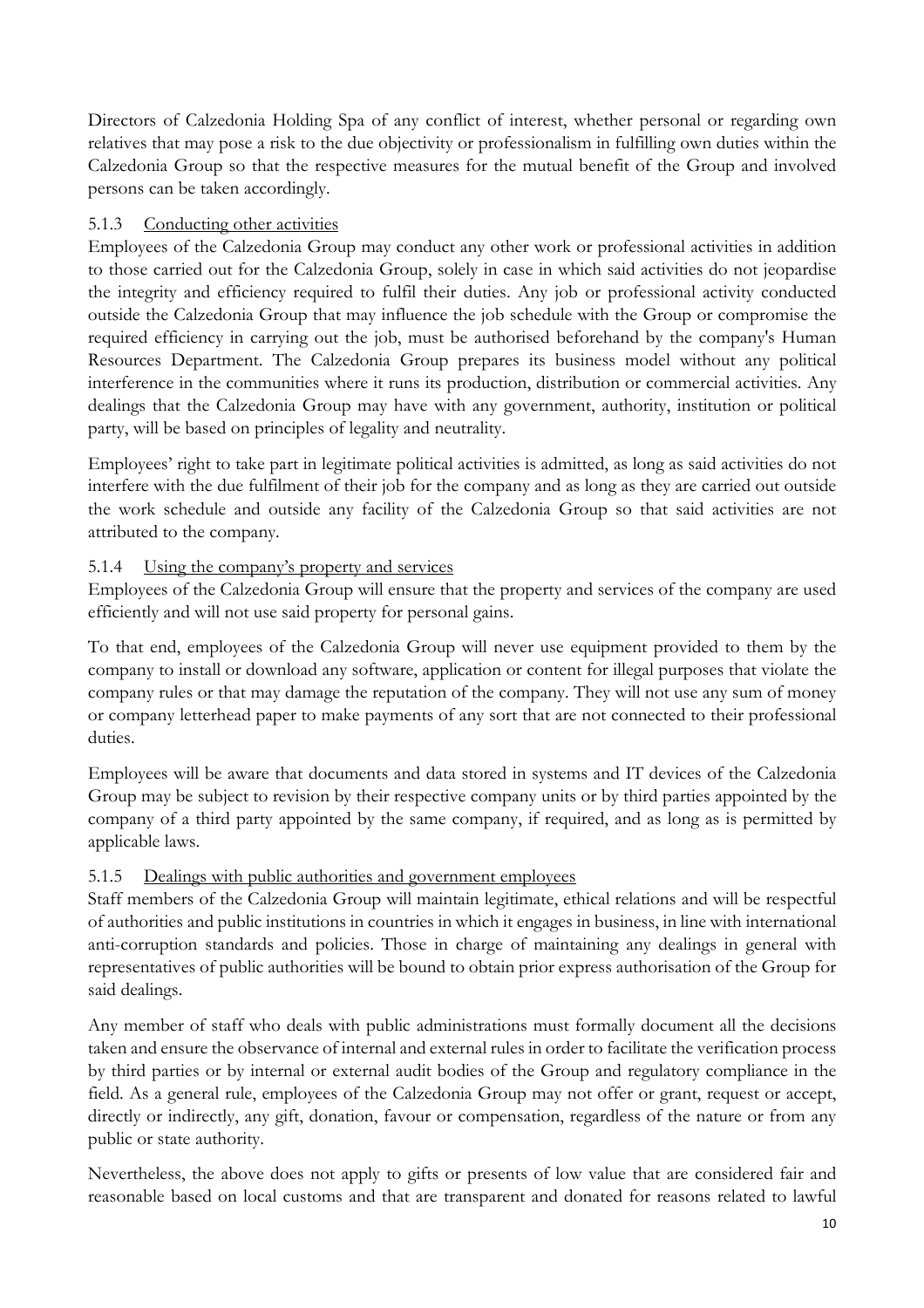interests and are socially accepted and furthermore made on an occasional basis in order to prevent that their contents and recurrence may persuade independent third parties to pose a threat to the good faith of the employee of the Group. Cash gifts are expressly prohibited. Each employee will be bound to stay duly informed on local practices and duly assess said practices by taking in consideration the interest and good name of the Group. In any case, practices regarding gifts and presents will be duly monitored, assessed and registered by the Group.

The staff of the Calzedonia Group will refrain from making any facilitating payments, consisting in giving money or any other object of value, regardless of the amount, with the purpose of guaranteeing or speeding up any bureaucratic procedure, regardless of its nature, with any court, public administration or official agency. Staff members shall refrain from gaining any undue tax benefit for the Calzedonia Group and will ensure that information for tax authorities are true and accurate and that they duly represent the actual condition of the Group. The above persons will also ensure that the support requested or received from public authorities is duly allocated and that the request for said support is transparent thereby preventing encountering changes in said requests in order to receive said support or allocate it to any use other than its intended use. The staff of the Calzedonia Group is bound to strictly comply with applicable regulations of countries where international commerce restrictions are in force.

# **5.2 Suppliers**

All manufacturers and suppliers who work with the Calzedonia Group undertake to respect human rights of workers and employees thereby involving their business partners to pass on the principles set out in this Code of Ethics.

The Group sets out the minimum standards for an ethical and responsible conduct that must be observed by all its manufacturers and suppliers. Likewise, they shall allow any monitoring activity by the Calzedonia Group or by authorised third parties in order to verify said compliance.

All manufacturers and suppliers that are part of the production line of the Calzedonia Group (purchasing, manufacturing and finishing) shall be bound to comply with the principles set out in this Code of Ethics. Manufacturers and suppliers will pass on said principles to all employees and whoever is in any way involved in the Distribution Chain of the Calzedonia Group. The Calzedonia Group undertakes to allocate the necessary resources so that manufacturers and suppliers are aware and understand said Code of Ethics and are able to ensure their observance.

All manufacturers and suppliers are aware of this Code of Ethics and undertake to ensure that the principles and standards set out thereto are observed.

In particular, the following principles are outlined:

- a) Compliance with applicable laws and regulations on labour in countries in which the Group operates, in addition to ILO conventions and other international standards thereby paying special attention to observing human rights within the scope of the United Nations Guiding Principles on Business and Human Rights.
- b) Promotion of sustainable production environments in geographical areas considered strategic for implementing the business model of the Calzedonia Group.

Manufacturers and suppliers will be duly committed at any time to ensure environmental protection and compliance with standards and requirements of the applicable local and international laws and regulations. Likewise, they will be committed to observing environmental standards set out by the Calzedonia Group, including, if applicable, the necessary measures to reduce and compensate said impact in order to implement said standards.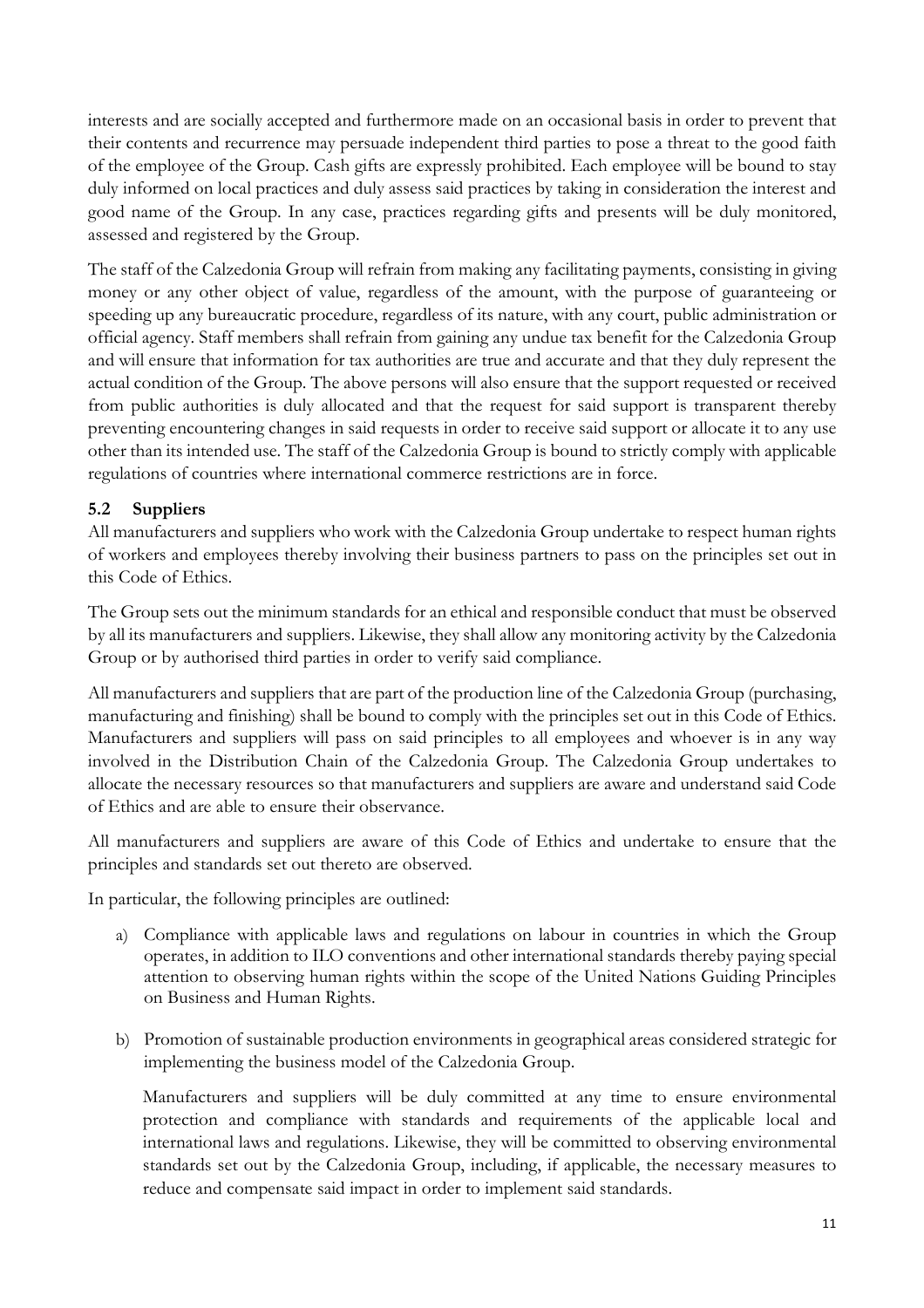c) Constant improvement process through social dialogue and coordination with the various stakeholders of the Group, namely non-governmental organisations, trade associations and international buyers.

Manufacturers and suppliers will not assign any jobs to third parties without the prior written authorisation of the Calzedonia Group. Whoever outsources any jobs will be responsible for making sure that this Code of Ethics is implemented by said third parties and their employees. Likewise, manufacturers and suppliers shall apply the principles of this Code of Ethics to any worker involved in their distribution chain while guaranteeing transparency of the conditions and workplaces of said home workers.

Manufacturers and suppliers are responsible for ensuring that all finished products of the Calzedonia Group conform to the standards of the Calzedonia Group on health and safety of the products so that the marketed products can be free of any risks to customers.

#### 5.2.1 Relationships with suppliers

Employees of the Calzedonia Group shall maintain legitimate, ethical and respectful relationships with suppliers.

Suppliers will be chosen based on principles of objectivity and transparency by putting together the interests of the Group in pursuing the best conditions with the interest in maintaining stable relationships with ethical and responsible suppliers. All suppliers working with the Calzedonia Group undertake to respect human rights and the rights of all workers and employees thereby involving their business partners and passing on said principles. By no means shall the Calzedonia Group accept a breach of any of these principles.

Any activities regarding the purchase and procurement sector shall be carried out in full compliance of prevailing standards and applicable corporate procedures. All decisions taken in this matter shall be highlighted, supported and audited if revised by third parties or by internal control bodies of the Calzedonia Group. Staff of the Calzedonia Group will be bound to protect any commercially sensitive information regarding the terms and conditions set out by the Group on its supply chain. Manufacturers and suppliers will guarantee integrity and confidentiality of the information gathered from their business relationship with the Calzedonia Group. The confidentiality obligation shall remain in force even after the contract with the Calzedonia Group is terminated and will include the obligation to return any materials regarding the company that are held by the manufacturer or supplier.

Manufacturers and suppliers shall conduct their activities with honesty, responsibly and in a transparent manner by maintaining a proper accounting system where their decisions can be easily traced as preventive measure against any type of corruption, bribery or extortion that may occur. Manufacturers and suppliers are bound not to offer, grant, request or accept any gift or donation from buyers of the Calzedonia Group that may constitute a breach of the provisions of said corporate rules. Manufacturers and suppliers are bound not to offer or accept any type of remuneration that is aimed or that may be perceived as aimed to influence the impartial judgement or objectivity of the parties appointed by the Calzedonia Group to conduct inspections and compliance audits with respect to the company rules. Employees of the Calzedonia Group will not request or accept from suppliers any information regarding the terms agreed with any competitor of the Calzedonia Group.

Employees of the Calzedonia Group may not offer, grant, request or accept, directly or indirectly, any gift, present, favour or remuneration in money or in kind, regardless of its nature, that may affect the decisional process regarding the fulfilment of the duties related to their position. Any gift or present received in breach of the provisions of the corporate rules will be returned immediately and will be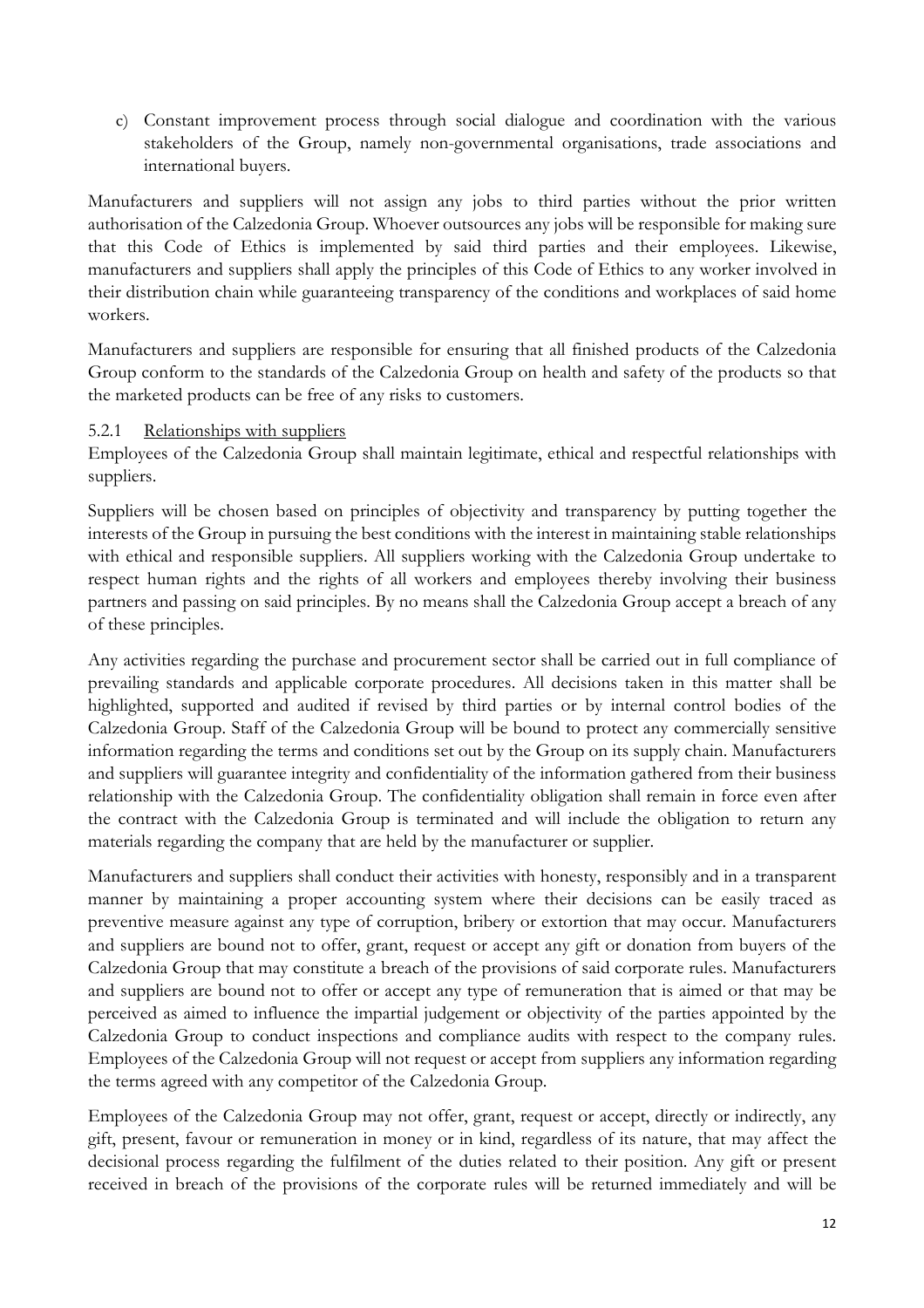notified accordingly to the Compliance Department. If returning said gifts or presents is considered reasonably unlikely, they shall be delivered to the Compliance Department which in turn after issuing the respective receipt will transfer it to charity. In particular, no employee of the Calzedonia Group my offer, grant, request or accept any gift or present from any person or entity with whom the Calzedonia Group engages in any dealing whatsoever, for an amount whose single sum or total sums exceeds Euro 150 in a period of one year or equivalent sum in the local currency. Cash gifts are expressly prohibited.

### **5.3 Business partners**

Business partners of the Calzedonia Group are bound to comply with and promote internationally recognised human rights in the fulfilment of their duties. To that end, the Calzedonia Group will make every effort to ensure the observance of said obligation. To that end, any company that engages in business with the Calzedonia Group through any sort of joint venture or franchising, will be considered a business partner.

# **5.4 Shareholders**

The Calzedonia Group runs its business in compliance with corporate interests, it being understood as the feasibility and maximisation of the company's long-term value, in the common interest of all shareholders.

The Calzedonia Group is a private group whose shares are not listed and whose number of shareholders is currently limited.

The principles that regulate dealings with shareholders are based on transparency and promotion of informed participation that promotes the social and environmental sustainability of the company as a way to create value for all its stakeholders in a responsible manner.

# **5.5 Customers**

The Calzedonia Group respects the human rights of its customers and undertakes to communicate with them in a clear and transparent manner and supply safe products and services. As far as its products are concerned, the Calzedonia Group undertakes to offer its customers a high standard of excellence, quality, health and safety. Products will be made ethically and in a responsible manner, in compliance with standards of the Group in terms of health and safety.

The Group rejects any form of discrimination against its customers and will respect their rights to privacy every time by protecting and making proper use of their personal data.

The commitment of the Calzedonia Group towards its customers pervades the entire business model of the Group, all work areas and in particular all products sold by the company. The most important principles that regulate the relationship between the products sold by the Calzedonia Group and its customers are as follows:

a) Responsible design of clothing, promoting the use of raw materials and textile fibres from traditional cultivations and sustainable fibres, to the extent compatible with market requests.

- b) Ethical and responsible production of goods.
- c) Compliance with the strictest standards on health and safety.
- 5.5.1 Dealings with customers

All employees will be bound to act in compliance with guidelines of respect, dignity and justice when dealing with customers thereby considering the different cultural background of each individual without allowing for any form of discrimination based on race, religion, age, nationality, gender or for any other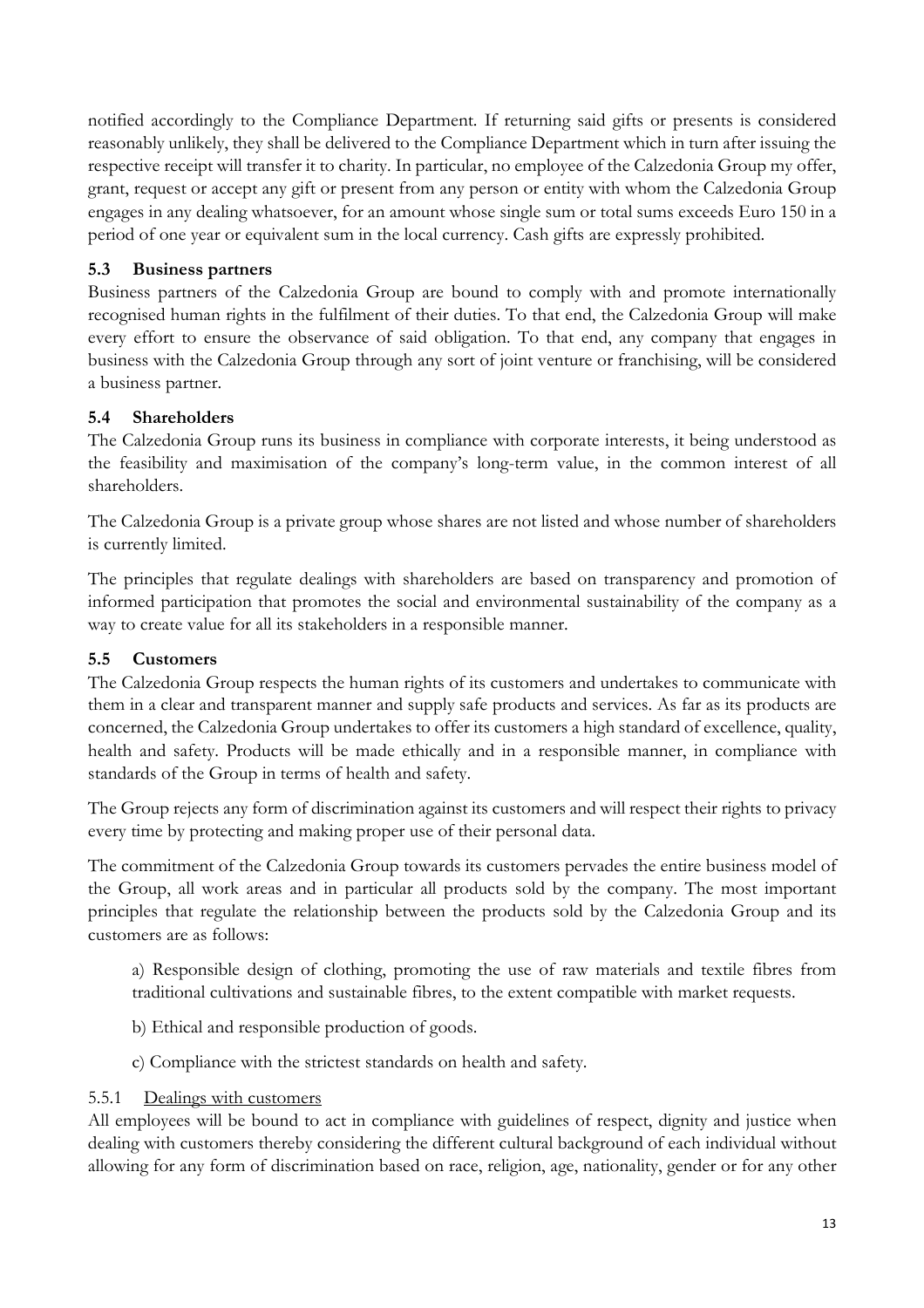personal or social condition, except for qualifications and abilities, paying special attention to the integration of people with disabilities within the working life.

The Calzedonia Group protects its customers by establishing and requiring all its suppliers, mandatory standards on the health and safety of products while ensuring that all the goods sold by the Group are not harmful for the health and safety of customers. Employees of the Calzedonia Group will be bound to ensure that said standards are duly observed, in addition to any other regulation or standardised procedure on labelling, quality and clothing characteristics.

When performing their professional duties, the employees of the Calzedonia Group will promote products of the Group based on objective standards without distorting their description or characteristics. The Group will conduct promotional activities in an honest manner to avoid providing any false or deceptive information that may mislead its customers or third parties. Likewise, the contents shown on any promotional or advertising support will present or promote the image of healthy people, avoiding any sort of stereotypes far from reality.

Staff of the Calzedonia Group will guarantee the security of any means of payment used at the stores of the Group, whether they are physical stores or online stores, the purpose being to guarantee proper traceability of billing and collection procedures, protecting the data of customers and preventing any frauds.

### **5.6 The community**

The Calzedonia Group encourages and supports the promotion of human rights in local, national or international communities where it operates. As integration of the impact of own business activities, the Calzedonia Group applies its social investment model, driven by its commitment towards global welfare and the strengthening of the communities where the Group is involved. This way of considering social investment implies for the Calzedonia Group to voluntarily participate to socially responsible practices that create value in the community and company.

The Calzedonia Group sees investments in the community as an opportunity to contribute to the development of the company based on the use of corporate resources. This way of considering the investment strategy is based on the following assumptions:

a) that the Calzedonia Group adopts socially responsible practices that create value for the community and the company.

b) that the investment actions in the community carried out by the various companies of the Group are consistent with the corporate strategy.

c) that a high level is guaranteed in terms of reputation, transparency and best practices by social organisations that implement projects where the Calzedonia Group participates.

Any cash contributions or contributions in kind made by the Group, where applicable, towards any political party, institution or public authority, will always be made in compliance with applicable legislation, guaranteeing the principle of transparency.

### **6 The environment**

The Calzedonia Group will conduct its activities in the most eco-sustainable manner possible by encouraging the preservation of biodiversity and sustainable management of natural resources, as deduced from the Group's environmental policies. The Calzedonia Group undertakes to minimize environmental impact through the entire life cycle of its products, from the purchase of raw materials or production thereof directly from natural resources until the end of their life cycle thereby implementing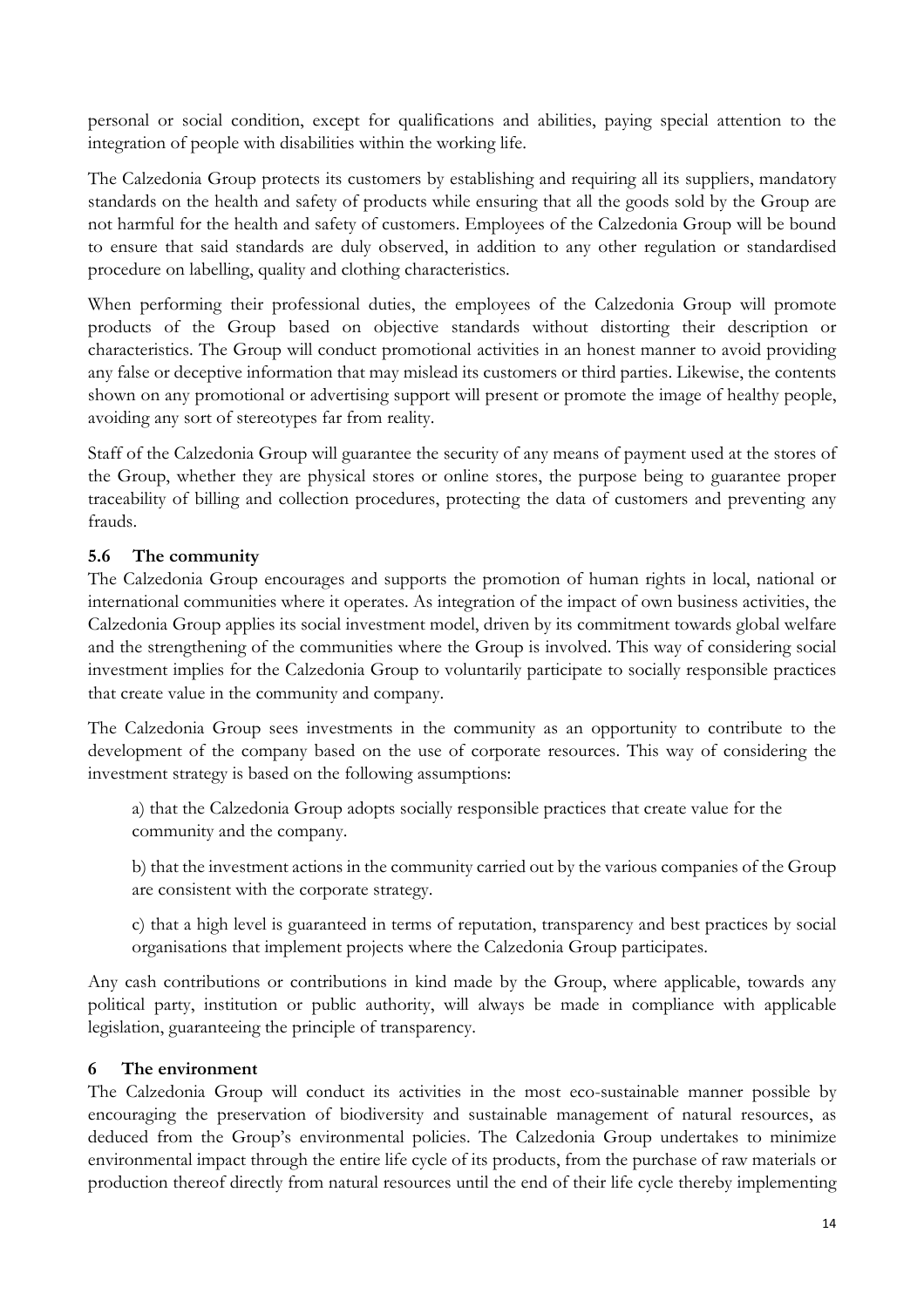in every phase of design, manufacturing, distribution and retail sale and final use, a series of measures aimed at reducing and compensating said impact.

The principles that regulate the procedures of the Group on the environment are as follows:

a) Observance of applicable environmental laws and regulations and any other obligations related thereto thereby paying special attention to preventing pollution while minimising, where possible, the potential environmental impact generated by its own line of production with respect to natural resources and people.

b) Environmental protection and implementation of measures for constant improvement on the reduction of direct and indirect greenhouse gas emissions, reduction of consumption of natural resources, monitoring of spills of potentially hazardous chemicals and implementation of our environmental management system in its entirely.

c) Consideration on the consequences of climate change, water management and biodiversity protection in the planning and implementation of own activities and those of own business partners, manufacturers and suppliers thereby encouraging environmental awareness.

# **7 Animal welfare**

During its procurement activities of raw materials from animal origin (such as for example, hides, feathers, etc.), the Group requires its collaborators and suppliers to ensure that said materials are not obtained from cruel farming practices and that maltreatment and other detrimental activities are rejected.

### **8 Compliance system and internal control**

The responsibility of the internal control, management and risk reduction system is vested in the Board of Directors in its entirely which shall set guidelines and regularly ensure the suitability and effectiveness of the operation. Directors conduct constant assessments on the suitability of the organisation and monitor the risks according to the analysis deriving from information flows regarding the internal and external environment. The creation of a compliance and control system allows the company to identify the necessary risk prevention, control and reduction instruments hence allowing for discrepancies to be identified among the preset goals and pursued results and consequently intervene to implement the appropriate corrective actions.

To that end, the Calzedonia Group intends to clearly indicate the resources and instruments provided to manage and cut down own business risk in a transparent manner while clearly stating the methods through which said instruments are integral part of the organisational fabric of the companies in direct correlation with its stakeholders, not only the territory and stakeholders in general, but mainly evidence of the commitment and propensity of the Group's activities and management in the interaction dynamics with employees and collaborators in terms of inclusion, in the perspective of protecting corporate assets and with them, safeguard the company that creates jobs and value.

From the start, Calzedonia has paid special attention to its Compliance and Internal Control System through strict business policies aimed at observing national and international laws and regulations, as well as protecting the workplace health and safety. These policies are aimed at preventing offences, promoting fight against corruption, ensuring internal company controls by involving key players: the Board of Statutory Auditors, Independent Auditors, members of the Board of Directors with powers and specific competences allowing a constant flow and exchange of information; the Supervisory Body pursuant to Legislative Decree 231/2001 for companies with an Organisational Model.

Extensive reports on risks (operating, accidental, environmental, insurance-related, privacy, IT) are prepared regularly to monitor the company's general trend while identifying the areas for improvement and related interventions.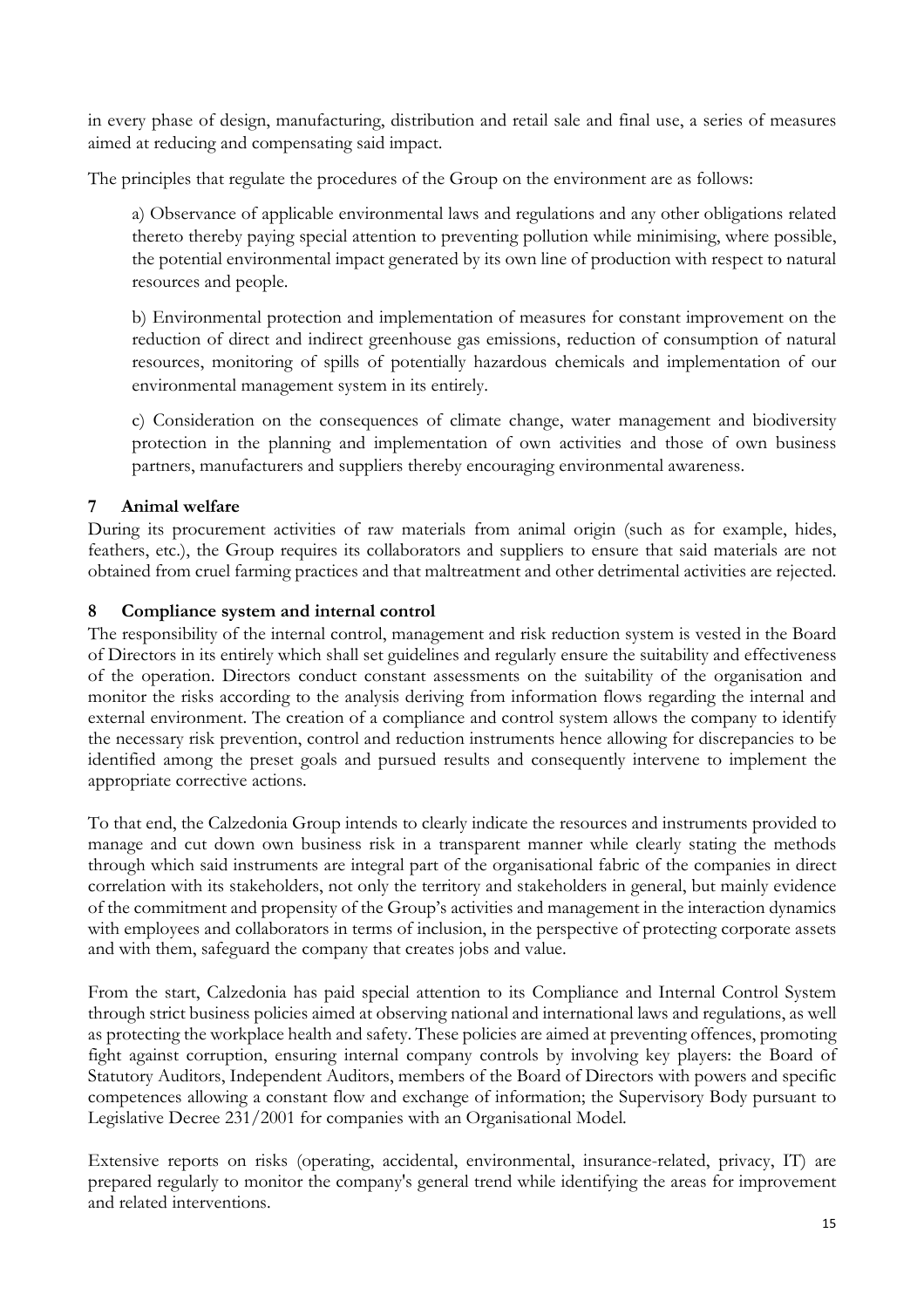Managerial leadership is strengthened by investments on general and specific training with the intent to completing a direct process and pursue values of substantial and procedural fairness, values of transparency and accountability thereby ensuring that operations are efficient, known and are able to be verified and more in general activities regarding management; reliability of accounting and managerial data, as well as financial information (accuracy), compliance of laws and regulations and safeguarding of the corporate integrity, even to prevent frauds against the company while minimizing operational risks.

### **8.1 231/01 compliance system**

In Italy, Legislative Decree 231/01 on criminal liability of entities, introduced a new control body: the Supervisory Body.

Established by virtue of article 6, paragraph 1, letter (b) of the Decree, the purpose is to oversee the effective operation and ensure the observance of the Company's offence prevention model, as well as to keep it up-to-date thereby proposing the Board of Directors any changes or additions in all cases in which it is considered necessary.

In the Calzedonia Group, the Supervisory Body consists of three members: two external professionals, experts on criminal law and business risk and one internal member from the legal and compliance area.

The members of the board meet the necessary requirements of honourability, professionalism and independence and carry out the duties assigned to them while guaranteeing the necessary continuity of action.

The Organisational, Management and Control Model envisaged in Legislative Decree 231 is disseminated and integrated within the organisation through training and information actions set off at all corporate levels since the adoption of said instrument and are re-introduced regularly in a single constant cycle of awareness and revision process. The same for external key roles, collaborators and suppliers, the policy is to share general principles to which the Group is inspired by with express request to observe and ensure conforming conduct and that business activities meet the highest standards, as required by Calzedonia.

A proper control and risk management system must also be adopted not only consisting of protocols and disseminated and shared processes of risk management models and offence prevention models, but also consisting of a whistle-blowing internal system that can allow people to report any irregularities or violations of applicable laws and internal procedures in line with best business practices in force nationally and internationally in order to guarantee a specific and reserved information channel, as well as the confidentiality of the one reporting the issue.

A protocol/procedure was adopted within the Group to ensure that those reporting any violations can be protected pursuant to law and can be guaranteed confidentiality. Corporate policies that encourage reporting of unlawful actions or irregularities are favoured.

### **8.2 Compliance with applicable laws and internal regulations**

Regulatory compliance is a prerequisite of this Code of Ethics. Staff members of the Calzedonia Group are bound to comply with all applicable laws and regulations in any country in which the Calzedonia Group manufactures, distributes and sells its own products. The implementation of this Code of Ethics does not imply in any way a breach of any regulation in force in any country in which the Calzedonia Group operates.

The staff of the Calzedonia Group will be bound to comply with the regulations and internal rules of the Group and follow any instructions received on the implementation thereof. Any local Code of Conduct in force shall be aligned and shall meet the standards envisaged hereafter and this Code of Ethics shall prevail over any other internal regulation, notwithstanding the case in which the latter imposes stricter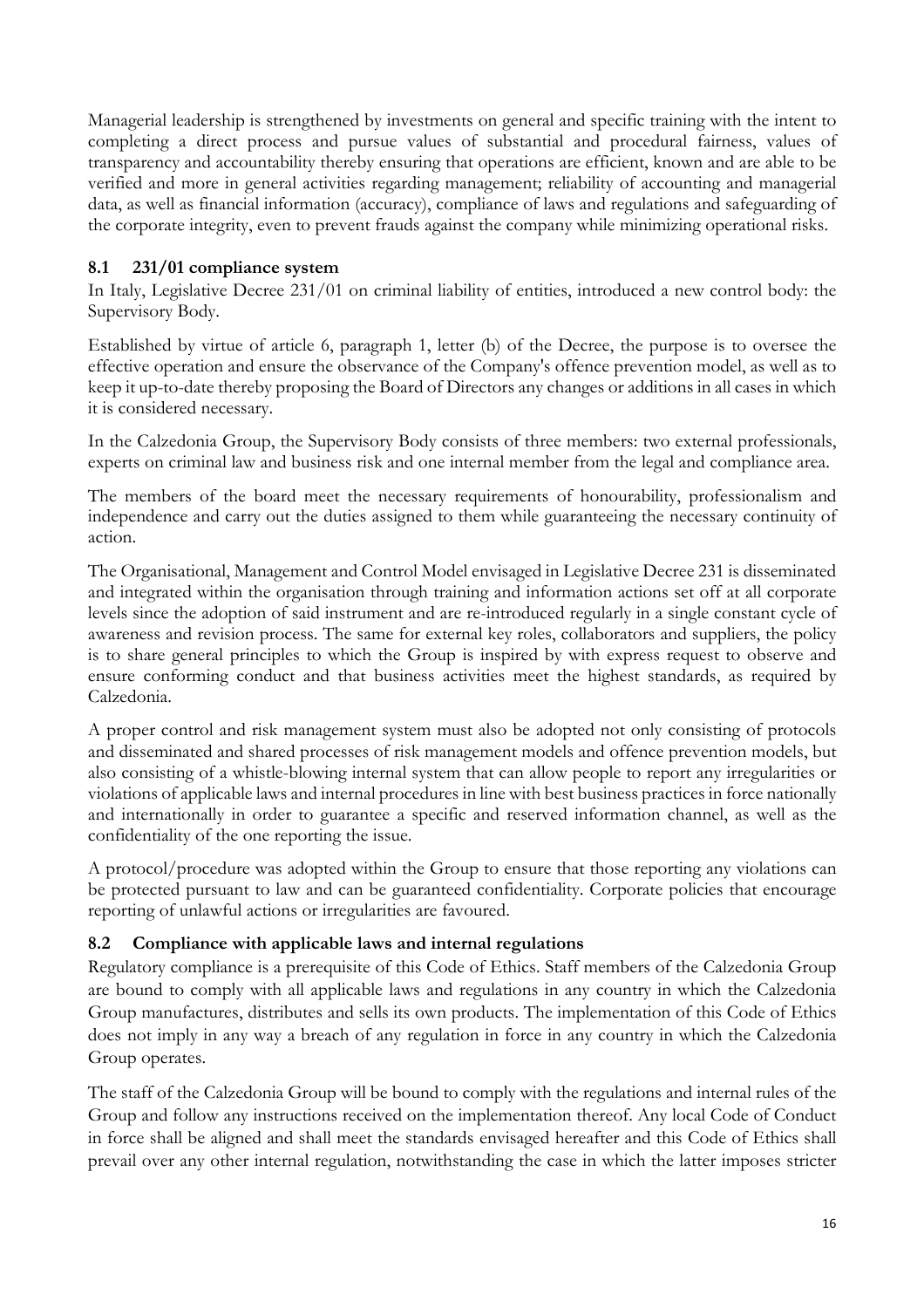provisions. Said local Codes of Conduct and any implementing instrument will require the prior approval of the Compliance Department.

The Calzedonia Group undertakes to provide its employees all the necessary means in order to be up-todate and understand the internal and external rules required in fulfilling their duties. If this Code of Ethics is breached, the Group will rely on an investigating and reporting procedure that will allow anyone linked to the Group to report any irregularity that may implicate a breach of this Code of Ethics in full confidentiality.

# **8.3 Protection of intellectual and industrial property rights**

The Calzedonia Group undertakes to protect its own intellectual and industrial property rights, as well as those of third parties. The Group also protects copyrights, patents, registered trademarks, domain names, reproduction rights, design rights, database extraction rights and rights on technical expertise. The Calzedonia Group will be responsible for ensuring that its design is original and will require all its suppliers to ensure that designs they provide to the Group are original as well.

It is expressly forbidden for any member of staff to use any work, creation or distinctive mark that is part of an intellectual property or industrial property right of third parties without prior proof that the Group has the respective rights or licenses.

Staff members of the Calzedonia Group will adopt all the necessary measures to protect intellectual and industrial property rights and will ensure that all the processes and decisions thereof are traceable, namely documented and duly supported and checked, specially through licenses for the works, creations or distinctive marks and the implementation of clauses to protect the genuineness and use of the intellectual and industrial rights of third parties for the intended purposes. Intellectual or industrial property rights deriving from the work of employees during their work with the Group and linked to actual or future business activities of the Calzedonia Group shall remain the property of the latter.

Only registered trademarks, images and texts duly authorised by the Legal Department will be used for marketing and advertising purposes.

### **8.4 Confidentiality of information and personal data protection**

When conducting own activities, Calzedonia is aware that a significant amount of confidential information and personal data will be processed; therefore, Calzedonia undertakes to comply with all laws and gradually implement the best national and international practices thereof. Moreover, the Group undertakes to always guarantee the highest levels of security in selecting and using own information technology systems intended to process confidential and personal data.

Staff members of the Calzedonia Group or whoever collaborates with the Group for whatever reason, will be bound to protect the information and know-how generated within the organisation that is property of the Calzedonia Group or under its care. The above staff members will refrain from using any data, information or document obtained during the course of their professional duties for any personal gain. Likewise, they will not disseminate any information to third parties, unless it is required by applicable laws or internal regulations of the Group or if they are expressly authorised to do so. Moreover, they will not use any data, information or reserved document deriving from any third party company without the prior written consent of the latter. Staff members of the Calzedonia Group or whoever collaborates for whatever reason with the Group, undertakes to keep all information confidential and use it according to the respective internal regulations, including information or documents received during the course of their professional duties for the Group. As general rule, unless agreed otherwise, any information shall be considered reserved and shall be used exclusively for the purposes for which they were gathered. Likewise, staff members shall be bound not to copy, reproduce or use said information for whatever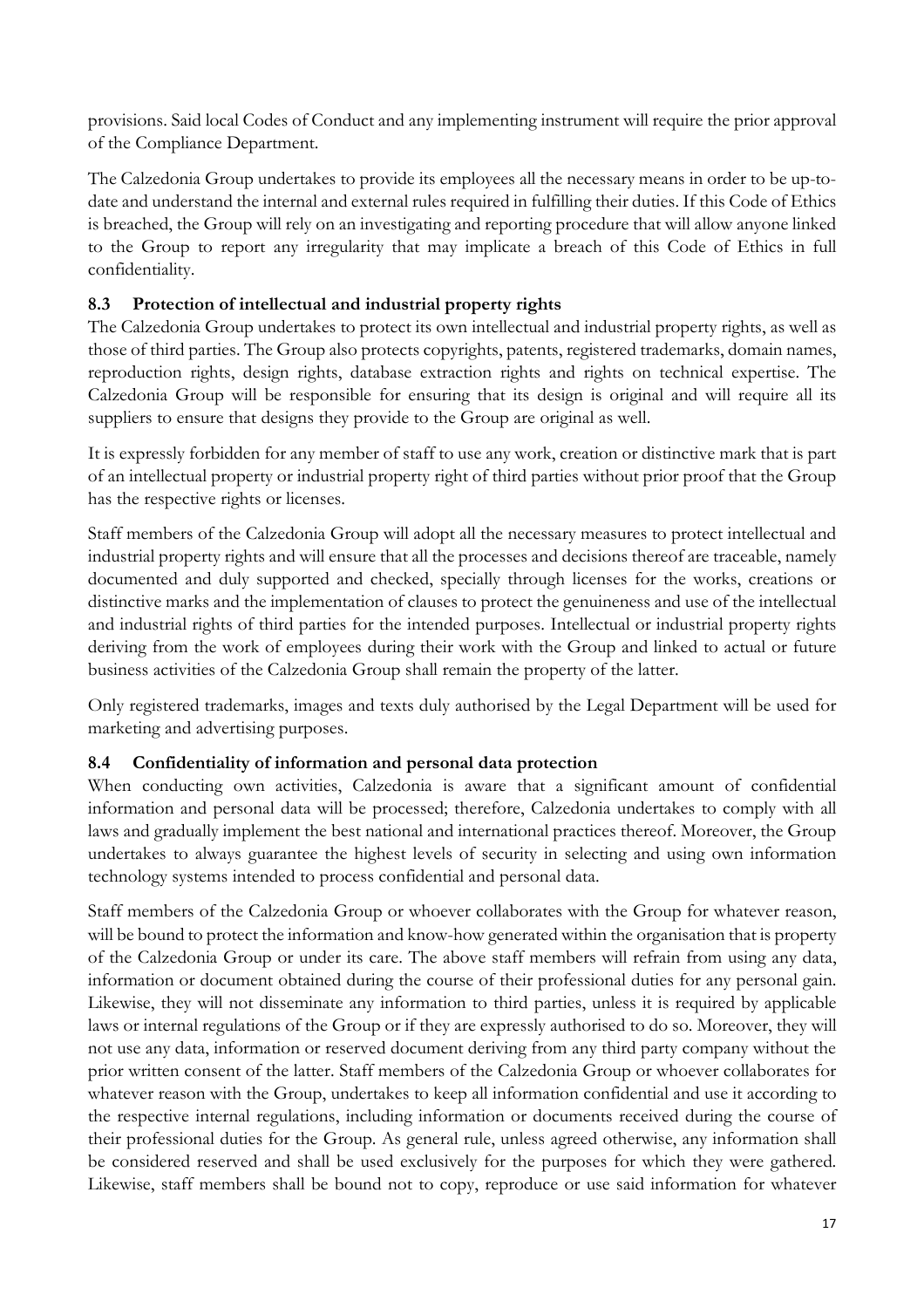reason other than those required for the fulfilment of their duties and not to store them in any information system other than those owned by the Calzedonia Group, unless expressly authorised beforehand.

The confidentiality obligation shall remain effective even after the job contract ends with the Calzedonia Group and shall include the obligation to return any materials linked to the company that the employee has at the time in which the contract ceases with the company.

Staff members of the Calzedonia Group or anyone who collaborates with the Group for whatever reason, shall comply with the personal privacy of any person whose personal data are provided to said staff members, regardless of whether or not they are an employee of the company. Authorisation to process personal data will be granted in relation to specific applications duly supported. Said staff members are bound to strictly observe internal or external regulations required to guarantee the proper processing of personal data and information provided by third parties to the Group.

Calzedonia pays special attention to protecting personal data processed and shared within the scope of its activities thereby implementing the goals set out with the enter into force of the General Data Protection Regulation (GDPR). Among other things, the GDPR introduced the role of Data Protection Officer or DPO. Said role was historically present in several European legislations and in Englishspeaking nations and constitutes the utmost practical declination of the principle of accountability to which the new regulation conforms. In fact, the DPO is the person assigned by the data controller or data processor to oversee the privacy management model and favour the observance of the provisions set out in the GDPR and to serve as interface between the various key roles involved (data controller and data processor, control authorities, operating divisions within the company, stakeholders, etc.). Despite not being obliged to appoint a DPO, Calzedonia Holding relied on the rights envisaged in article 37, paragraph 2 of the GDPR to appoint a group DPO and also allow all subsidiaries residing in the EU to appoint the same DPO where require or where possible and prior to agreement with the parent company with evident benefits in terms of synergies and efficiency of management activities and data protection.

When processing personal data of those outside the company and in particular clients, employees, suppliers or any other person or company bound by a contract or in any way to the Group, staff members undertake to comply with the informative obligations and use said data exclusively for purposes expressly covered by a lawful legal basis and store them for the time that is strictly necessary. To that end, the Company shall request the informed consent of data subjects any time it is necessary exclusively for the purpose for which the data is intended. Staff members of the Calzedonia Group shall learn and observe all the internal procedures put into effect for storage, safeguard and access to data aimed at guaranteeing the various levels of security required in relation to their purpose. Employees shall report to the respective office or area any case they become aware regarding the confidentiality of information or personal data protection.

### **8.5 Transaction record**

All transactions conducted by the Calzedonia Group that may have an economic impact shall be clearly and accurately recorded in the respective accounting registers and shall be made available to internal and external auditors. Moreover, the accuracy and integrity of financial information shall be guaranteed which according to applicable laws, will be disclosed to the market.

The Calzedonia Group undertakes to adopt and maintain a suitable internal financial reporting control system that guarantees the proper supervision of the effectiveness of said system. The accounting registers shall be made available to internal and external auditors at any time.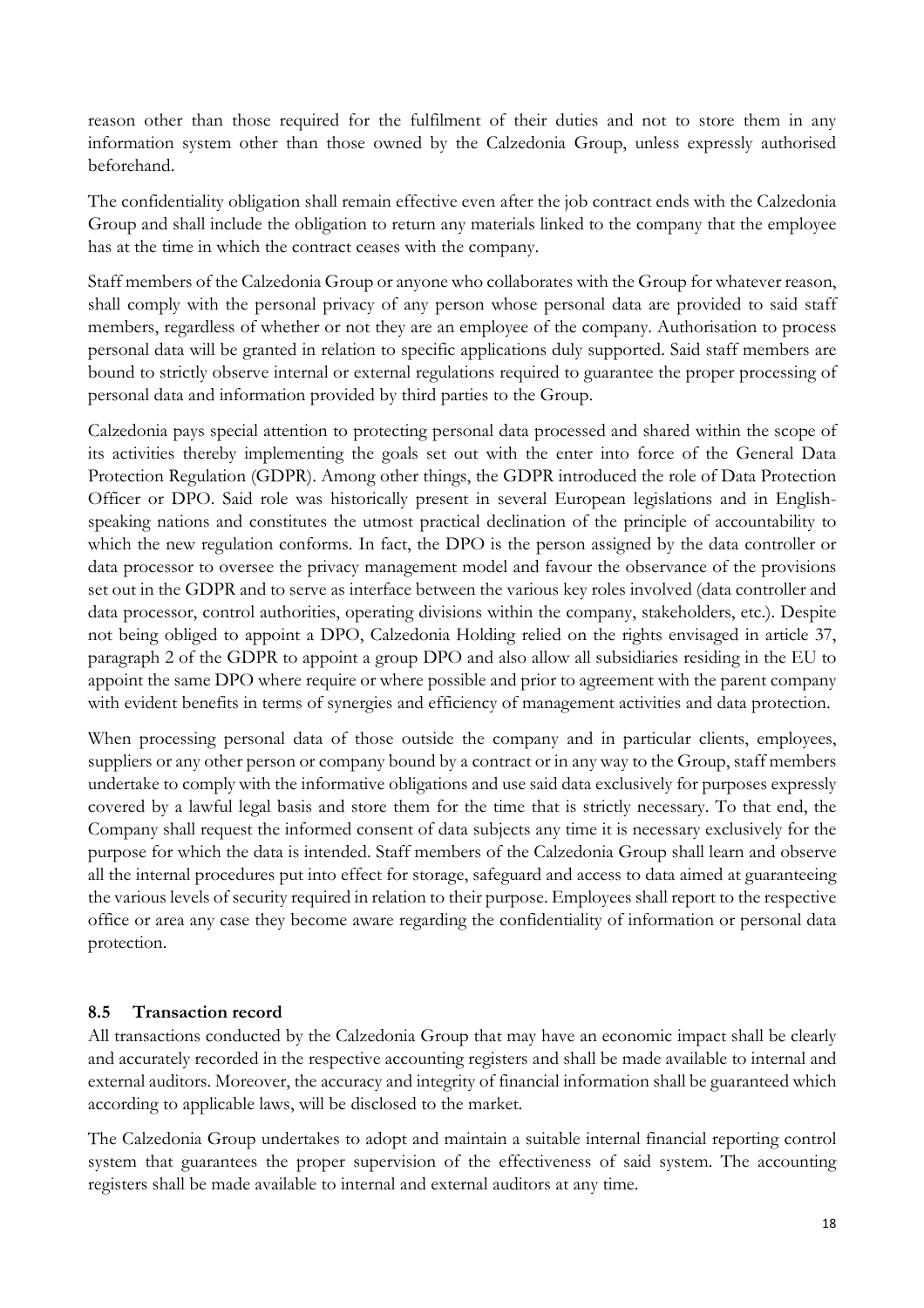### **9 Whistleblowing**

The Group promotes the prevention and verification of any illicit conduct or in any case conduct contrary to the Code of Ethics and encourages own employees and third parties to promptly report any event they become aware of with respect to own dealings with the Group.

For this reason, an internal whistleblowing system was adopted to allow the reporting of any irregularities or violations of applicable laws and internal procedures by writing to the email address organismo.vigilanza@calzedonia.com and guarantee one specific, reserved information channel, as well as the confidentiality of the reporting party.

The whistleblowing procedure applies to all of the companies of the Group that have the Organisational Model pursuant to Legislative Decree 231/01 and constitutes a reference for the other companies (nationwide and abroad) that are part of the Group.

Anyone who has an interest with the Calzedonia Group and that detects or otherwise becomes aware of any illicit conduct or discrepancies in the working activities must report such facts, events and encountered circumstances without delay.

The Supervisory Body is in charge of ascertaining whether the claims in the report are grounded or not and act in compliance with principles of impartiality and confidentiality while implementing all necessary measures to resolve any conflicts or violations of the reported rights.

The Calzedonia Group and the Recipients must guarantee utmost discretion on the general details of the reporting party and take the necessary measures to deal with the reporting procedure to protect the confidentiality of the reporting party.

It is strictly forbidden to allow any retaliation or discriminatory actions, directly or indirectly taken towards the reporting party for reporting the misconduct, directly or indirectly. Likewise, there are sanctions in place against those who violate the rights of the reporting party, as well as against those who act with wilful misconduct or gross negligence to make ungrounded claims.

Retaliatory or discriminatory dismissal of the reporting party must be voided. Likewise, a change in duties, as well as any other retaliation or discriminatory action taken against the reporting party shall be voided.

### **Dissemination, implementation, non-compliance and revision of the Code of Ethics**

# **9.1 Disseminating the Code of Ethics**

This Code of Ethics shall be provided to all internal and external stakeholders of the Group and will be subject to respective dissemination, training and awareness procedures in order to guarantee its full understanding and implementation within the organisation. Transparency is a fundamental principle which the Calzedonia Group is inspired by for communicating with its stakeholders and with all of those who are linked to the Group in one way or another. To that end, the Group relies on different communication instruments. This Code of Ethics will be made available to employees in their own language and will be published on all the websites of the Calzedonia Group. Moreover, this Code of Ethics will be subject to proper dissemination, training and awareness procedures so that it can be understood properly and implemented within the entire organisation.

In addition to using it as a support archive for Annual Reports, the corporate website of the Group, integrates information regarding Corporate Social Responsibility with policies and other respective documentation.

### **9.2 Implementing the Code of Ethics**

The Calzedonia Group is committed to allocating specific resources to guarantee the actual implementation of this Code of Ethics. The Group shall conduct the appropriate due diligence processes by duly identifying any actual and potential impact and adopting the necessary measures to prevent or